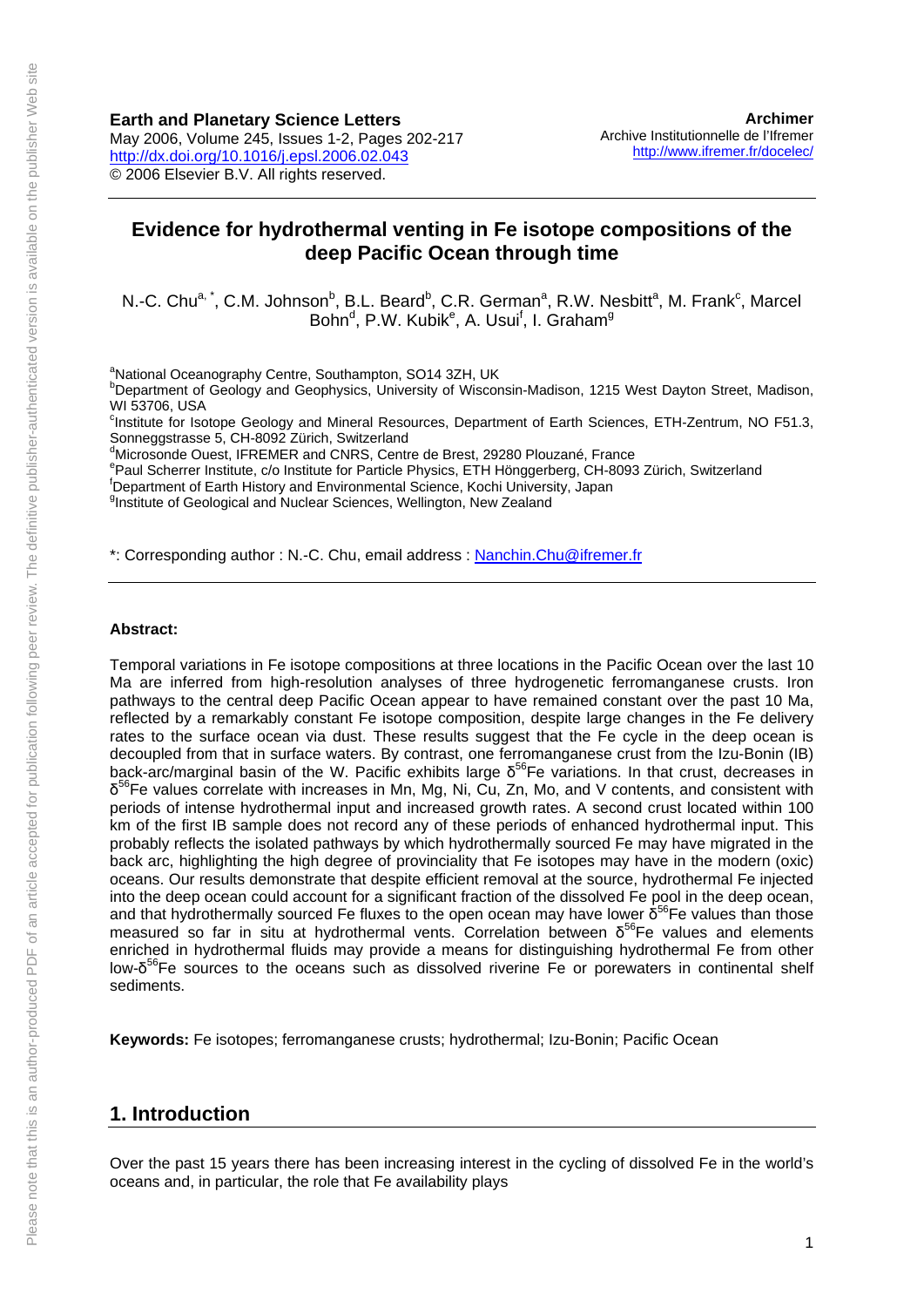in controlling phytoplankton growth across large areas of the world's surface ocean. This link is significant because phytoplankton productivity is directly tied to the draw down of atmospheric  $CO_2$ , and therefore can influence global climate cycles [1, 2]. Much attention has been paid to deciphering Fe sources in the ocean and, in particular, the relative contribution of atmospheric input vs continental weathering [3]. Fewer studies, by contrast, have focused on the cycling of dissolved Fe in the deep ocean [4-6], even though upwelling from deep waters may represent an important source of dissolved Fe in surface waters [7, 8]. Because the residence time of Fe in seawater is very short (70-140 years) [9], it is difficult to identify Fe cycling pathways based on Fe concentrations alone. However, iron isotopes fractionate via various processes and therefore hold great promise for tracing the marine biogeochemical cycle of this important micronutrient [10].

One approach to using Fe isotopes to trace Fe cycling in marine environments is the investigation of the temporal variability of Fe isotope composition in the oceans, as recorded in hydrogenetic ferromanganese crusts, on a time scale of millions of years. To date, only one marine Fe isotope time-series is available from the NW Atlantic Ocean [11] (Fig. 1), which shows close correlations between Fe and Pb isotope compositions, particularly over the past 1 Ma. However, Levasseur et al. [12] have recently re-analysed the 3 top-most layers from the same crust and failed to find any  $\delta^{56}$ Fe values > -0.4‰, contrary to the prior analysis by Zhu et al. [11], although the Pb isotope compositions in both studies agreed. The origin of this discrepancy remains unknown, and further studies of temporal Fe isotope variations in the North Atlantic Ocean are needed.

A single Fe isotope record is insufficient to constrain the temporal variability in Fe isotope variations in the oceans because the short residence time of dissolved Fe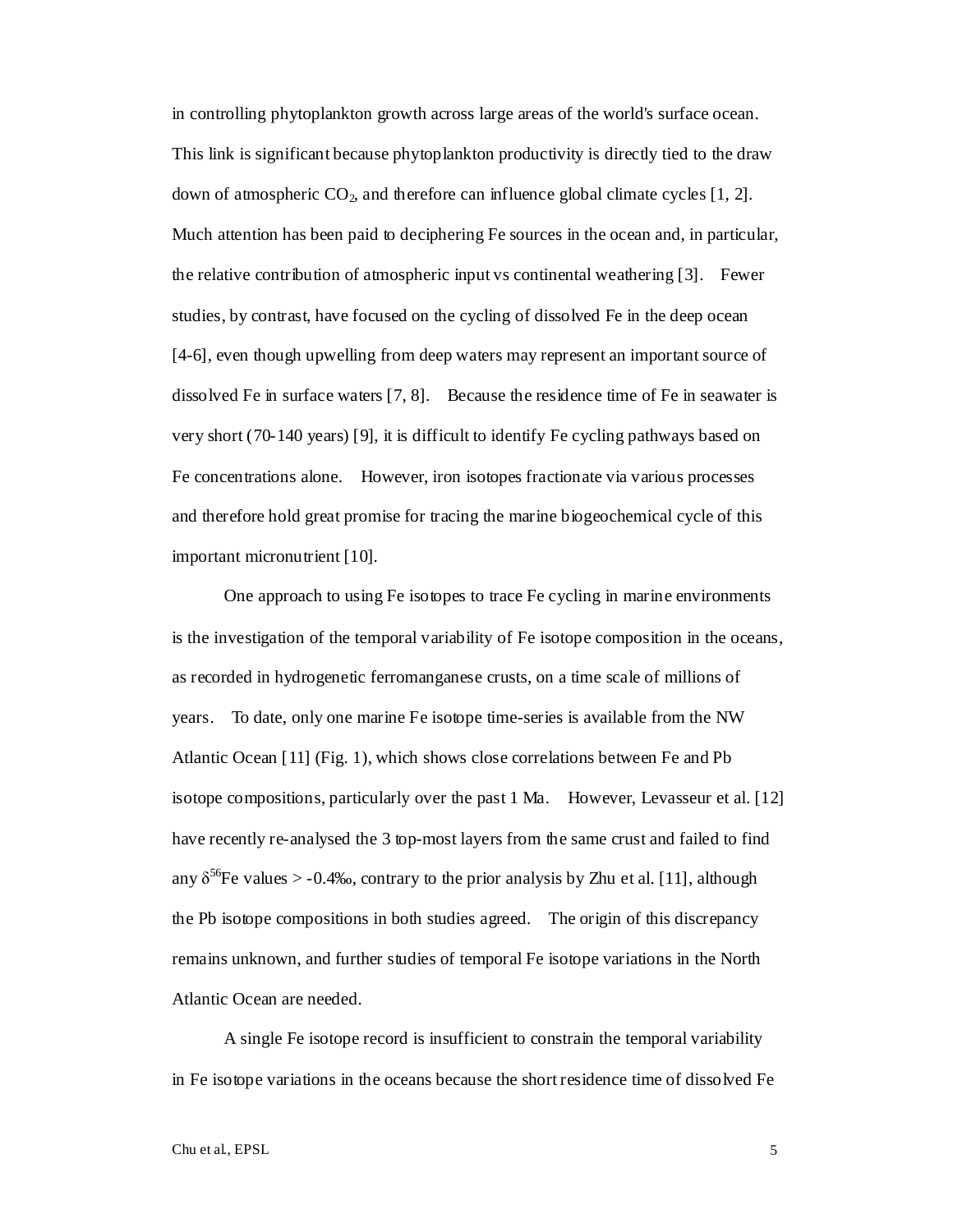suggests that significant inter- and even intra-basin differences in Fe isotope compositions most probably exist [9, 13]. Significant Fe isotope heterogeneity has been confirmed recently in a study that identified a broad Fe isotope variability in surface layers of ferromanganese crusts from the whole world ocean [12]. To assess both temporal and geographic variability in the Fe isotope record, we selected three ferromanganese crusts from two areas of the Pacific Ocean (Central Pacific and Izu-Bonin back arc basin) and report temporal records for the isotopic composition of dissolved Fe extending back over the past 5-10 Ma.

# **2. Material and analytical methods**

We have studied three ferromanganese crusts: one from the deep Central Pacific Ocean (28DSR9: 4°10'S, 174°54'W, 3033 m water depth, 0-10 Ma) and two other crusts collected from the Izu-Bonin Arc region of the marginal West Pacific (D105-5AB: 31°22'N, 138°41'E, 2120 m depth, 0-5 Ma; D97-1: 30°53'N, 138°22'E, 2540 m depth, 0-5 Ma) (Fig. 1) [14]. All three crusts had grown on basaltic substrates. No secondary alteration features such as carbonate fluorapatite or other evidence of phosphatisation events [15] were observed in the samples.

The growth rates of each sample were determined by the  $^{10}Be/^{9}Be$  method. For sample 28DSR9 and D97-1,  $^{10}$ Be concentrations were measured at the AMS facility of the Paul Scherrer Institute and the ETH, Zürich, Switzerland following standard chemical preparation methods  $[16]$ . The <sup>10</sup>Be concentrations were normalised to internal standard S555 with a nominal  ${}^{10}$ Be/ ${}^{9}$ Be of 9.55×10<sup>-11</sup>.  ${}^{9}$ Be concentrations were obtained from the same aliquots by ICP-MS (*PlasmaQuad 2+*, VG Elemental) at the National Oceanography Centre, Southampton (NOCS). For sample D105-5AB,  $^{10}$ Be measurements were carried out at Lower Hutt, New Zealand and normalised to the NIST standard SRM4325, with a nominal  ${}^{10}$ Be/ ${}^{9}$ Be of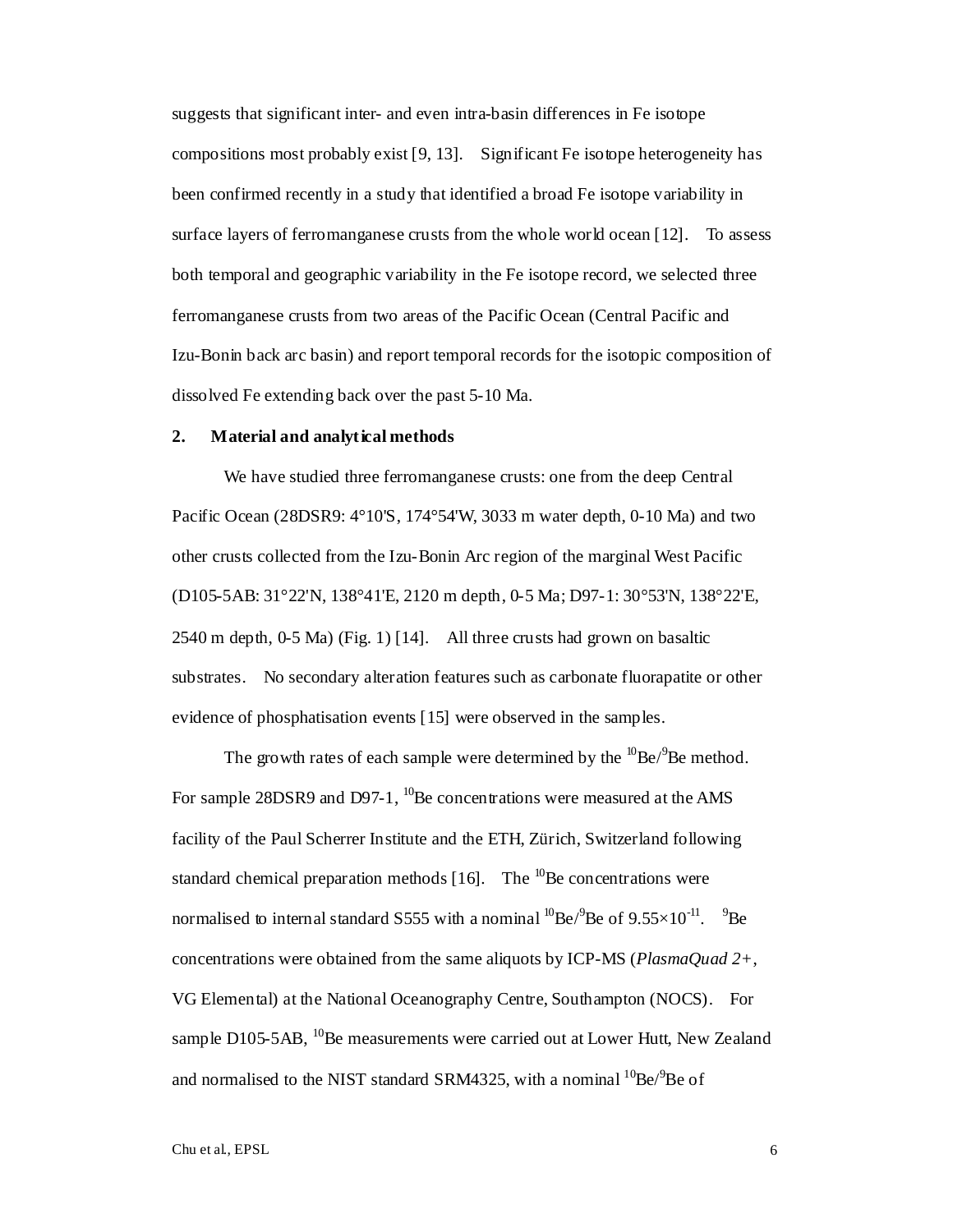$3.06\times10^{-11}$ .

Sample powders were obtained at 0.5 to 1 mm resolution from a resin-embedded sample section by a computer-controlled milling instrument at ETH Zürich. All samples analysed here were digested in warm 6M HCl and separated from any undissolved residues by centrifugation, although where present, residues comprised a very minor component of the sample based on visual inspection and Si and Al contents (see below). Treatment in warm 6M HCl will not fractionate Fe isotope compositions of oxide minerals because they dissolve such minerals congruently [e.g., 10]. For Fe isotope measurements, all samples were purified by anion-exchange chromatography following previously established methods [17]. Analyses were carried out on a MC-ICP-MS (*IsoProbe*, GV Instruments) at the University of Wisconsin, Madison. Instrumental mass bias was corrected using a standard-sample-standard bracketing approach. Iron isotope variations are reported as  $\delta^{56}$ Fe and  $\delta^{57}$ Fe values:  $\delta^{56}$ Fe=( $\delta^{56}$ Fe/ $\delta^{4}$ Fe<sub>sample</sub>/ $\delta^{56}$ Fe/ $\delta^{4}$ Fe<sub>Igneous Rocks</sub>-1)×10<sup>3</sup>, where the reference ratio  ${}^{56}Fe/{}^{54}Fe$ <sub>Igneous Rocks</sub> is defined by the average of 46 igneous rocks  $(\delta^{56}Fe = 0.00 \pm 0.05\% \cdot ; [17])$ . The measured Fe isotope compositions of three standards measured during the course of this study were: J-M Fe,  $\delta^{56}$ Fe =0.27 ±0.07‰,  $δ^{57}Fe = 0.41 ± 0.10%$  (1SD, n=49); HPS Fe,  $δ^{56}Fe = 0.49 ± 0.06%$ ,  $δ^{57}Fe = 0.74 ± 0.06%$ (1SD, n=15); IRMM-014,  $\delta^{56}$ Fe =-0.10 ±0.07‰,  $\delta^{57}$ Fe =-0.08±0.13‰ (1SD, n=49). These uncertainties are similar to those obtained on different aliquots passed through ion exchange chemistry and are therefore considered to also reflect the external reproducibility of samples.

Ferromanganese crusts contain significant quantities of transition metals that, if present in the solutions analysed for Fe isotope compositions, can impart significant differences in instrumental mass bias relative to bracketing standards. The accuracy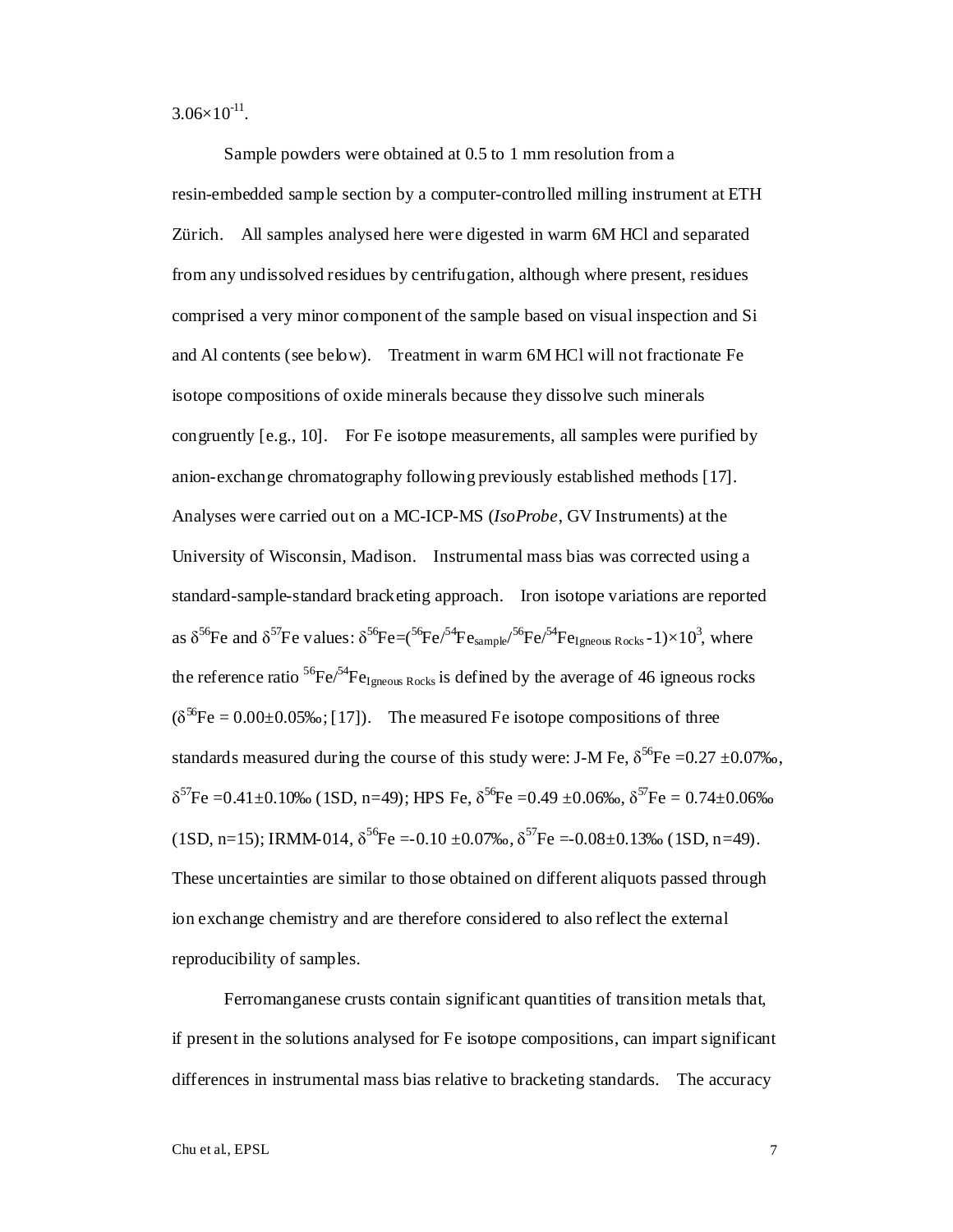of the Fe isotope analyses is demonstrated through tests using artificial Fe-Mn-Co mixtures and Fe of known isotopic composition, and these tests show that our analytical methods correctly determine the Fe isotope compositions of the crusts (Suppl. Table 1).

Lead isotope and elemental compositions were measured on selected samples from each ferromanganese crust. Lead was extracted using ion-exchange chromatography [18], followed by isotopic analysis by MC-ICP-MS (*IsoProbe*, GV Instruments) at NOC, where instrumental mass bias was corrected using Tl that was added to the solutions [19]. Elemental abundances were determined by ICP-AES (*Optima 2000DV*, Elmer-Perkin). The elemental concentrations were determined following 6M HCl leaching of around 0.02 g dry milled powders, which is an order of magnitude larger than those for Fe chemistry. In addition, elemental compositions for D97-1 were also measured at a higher spatial resolution  $\left(\sim 100 \,\mu\text{m}\right)$  by Electron Probe Micro-analysis (EPMA) (*SX50,* Cameca) at Ifremer, France. In addition to providing a higher spatial resolution for chemical compositions, comparison of compositions determined by ICP-AES and EMPA provide an assessment of any bias produced by partial dissolution. Polished sections were made on the counterpart of the sample that was micro drilled, where available. Analyses were obtained using oxide standards at an accelerating voltage of 15 kV with a sample current of 12 nA.

# **3. Results**

We discuss first the age model determined by  ${}^{10}Be/{}^{9}Be$  ratios, followed by a presentation of Fe isotope and elemental variations and, finally, Pb isotope compositions.

## *3.1 Age models*

 $10$ Be and  $9$ Be concentrations,  $10$ Be/ $9$ Be ratios, and calculated growth rates of all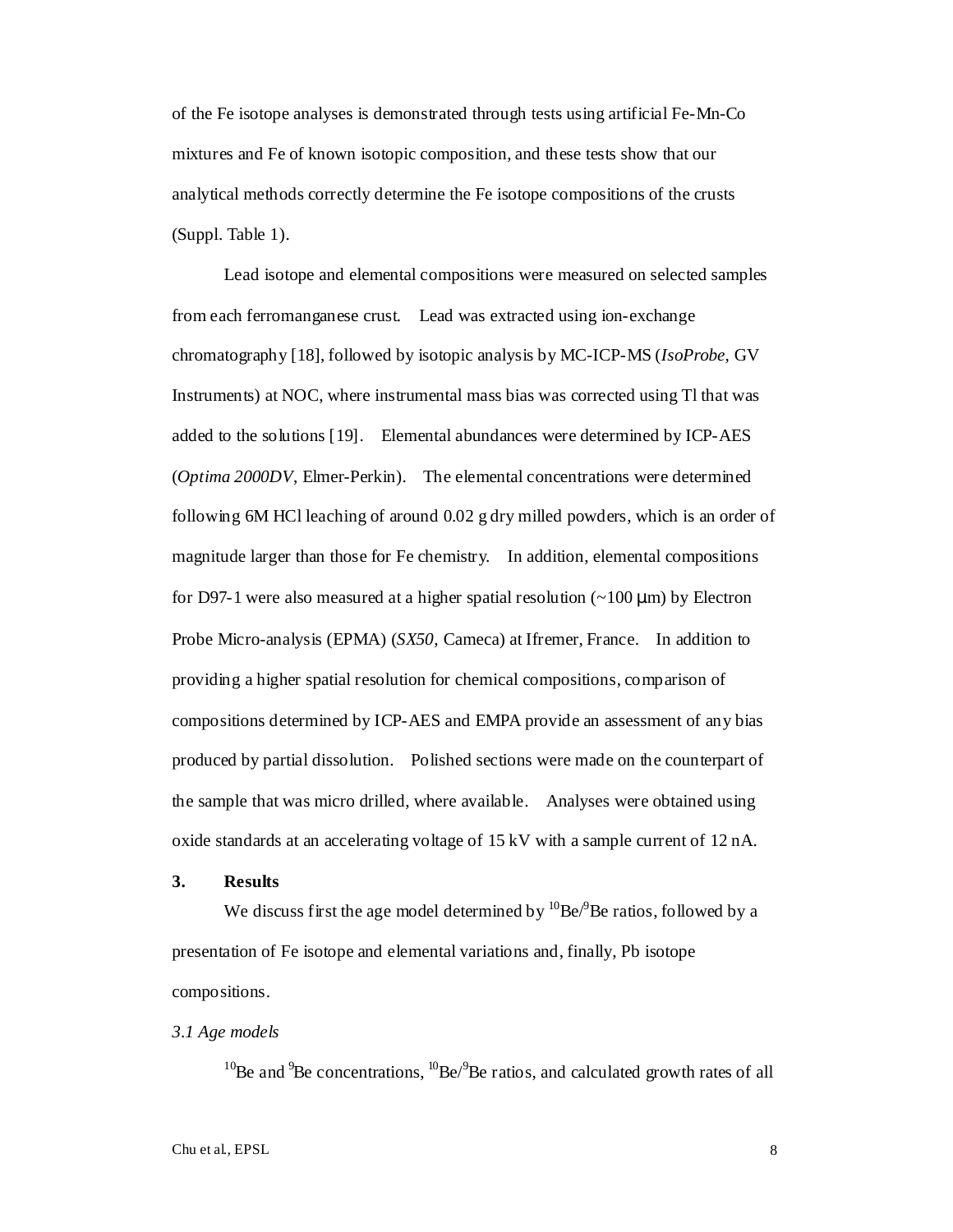three crusts are shown in Figure 2 (data given in Suppl. Table 2). The oldest ages of all three crusts are less than 10 Ma, and therefore the  $^{10}$ Be ages provide reliable crust chronologies without the need for additional chronology corrections (such as by using the Co constant flux method).  ${}^{10}Be/{}^{9}Be$  ratios for the Central Pacific sample, 28DSR9, lie along a linear trend with sampling depth, suggesting a near constant growth rate of 3.7 mm/Ma. There is greater scatter in  ${}^{10}$ Be/ ${}^{9}$ Be ratios with depth for the two Izu-Bonin samples, possibly indicating three periods of growth at different rates in D105-5AB (3.7, 20.8, and 5.7 mm/Ma) and four periods in D97-1 (3.5, 12.4, 4.3, and 12.4 mm/Ma) (Fig. 2, Suppl. Table 2).

#### *3.2 Fe isotope compositions*

 $\delta^{56}$ Fe values of 28DSR9 (Central Pacific crust) have remained essentially constant ( $\delta^{56}$ Fe = -0.41±0.05, 1SD) throughout the past 10Ma (Fig.3, Suppl. Table 3). Crust D105-5AB from the Izu-Bonin back arc also has nearly constant  $\delta^{56}$ Fe values  $(\delta^{56}Fe = -0.55\pm0.06, 1SD)$  throughout the past 5Ma (Fig. 3, Suppl. Table 4), although the average  $\delta^{56}$ Fe value is lower than that of the Central Pacific crust. In contrast, the isotopic variations for crust D97-1 (Fig. 3, solid triangles, Suppl. Table 5) are distinct from those of the other two crusts.  $\delta^{56}$ Fe values that are more negative than those found in the Central Pacific sample are common throughout crust D97-1 over the past 4 Ma, where significant deviations to even more negative values occur at 3.7-2.2 Ma ( $\delta^{56}$ Fe = -0.69±0.05), 2.0-1.2 Ma ( $\delta^{56}$ Fe = -0.77±0.04), and from 0.1 Ma to present ( $\delta^{56}$ Fe as low as -0.9).

### *3.3 Chemical compositions*

All analysed layers of the three crusts fall within the hydrogenetic category defined by a conventional ternary plot, using end members of Fe-Mn-10\*(Ni+Cu) [20, 21] (Supplementary Fig. 1). All three crusts display light REE enriched profiles and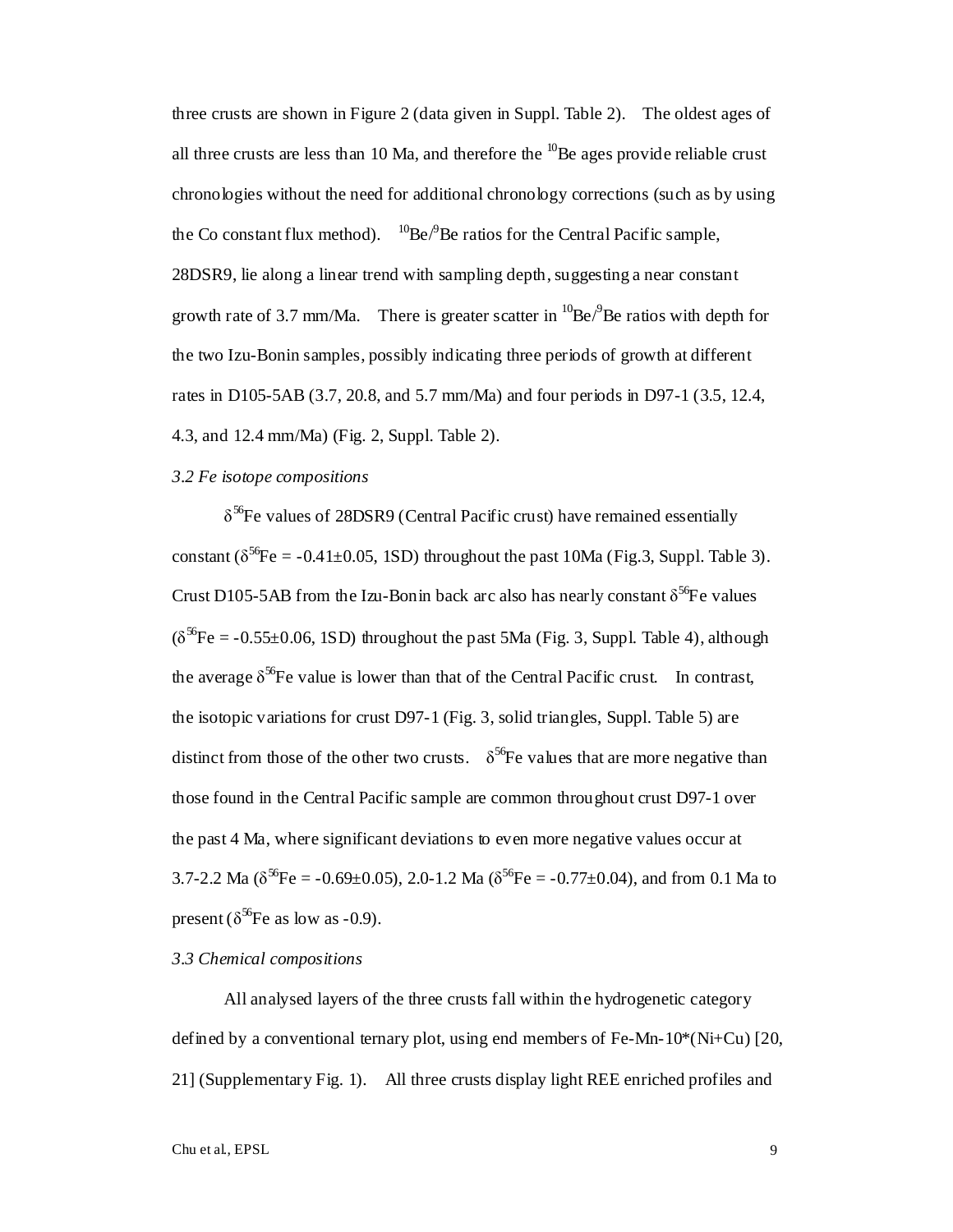a positive Ce anomaly (Supplementary Fig 2) [22], which also confirm their hydrogenetic origin. Detrital silicate minerals cannot be a major source for Fe because Si and Al contents determined by EPMA are less than 8 and 3 wt. %, respectively. Moreover, Si and Al contents in the bulk powder dissolutions are less than 1 wt. % (determined by ICP-AES), indicating effective isolation of hydrogenetic Fe during dissolution in warm 6M HCl. The largest temporal variations in elemental compositions occur in Izu-Bonin sample D97-1, which also has the largest range in Fe isotope compositions (Fig. 4). With the exception of the two topmost layers, two periods of continuously lowered  $\delta^{56}$ Fe and significant changes in major element concentrations in D97-1 occurred during periods of enhanced growth rates (growth rate at 12.36mm/Ma from 3.7 to 4.5 Ma and from 1.8 to 2.4 Ma). In contrast, the Central Pacific sample (28DSR9) has relatively constant major element and Fe isotope compositions over time. Similarly, Izu-Bonin sample D105-5AB exhibits near-constant Mn, Fe, Cu, Ni, Mg, and Zn contents over time.

Elements such as Mn, Mg, Ni, Cu, Zn, Mo, and V are correlated with  $\delta^{56}$ Fe values for crust D97-1 (Fig. 5), where decreasing  $\delta^{56}$ Fe values are accompanied by increases in the abundance of these elements. In several cases, the  $\delta^{56}$ Fe-element variations for D97-1 are offset from the clusters of data from 28DSR9 and/or D105-5AB (Fig. 5). Additional Fe, Mn, and Ti EPMA profiles of D97-1 (Fig. 6, grey solid lines) provide a higher resolution  $(\sim 100 \,\mu m)$  than those obtained with the bulk-powder ICP-AES data (open circles). There is a good correlation between EPMA and ICP-AES elemental profiles, which suggests that dilution effects induced by the undissolved detritus fractions prior to ICP-AES analyse were negligible for most elements, consistent with the low Si and Al contents noted above. A few of the bulk-powder samples (e.g. ~1.8 Ma, Fig. 6, open circles) have higher Fe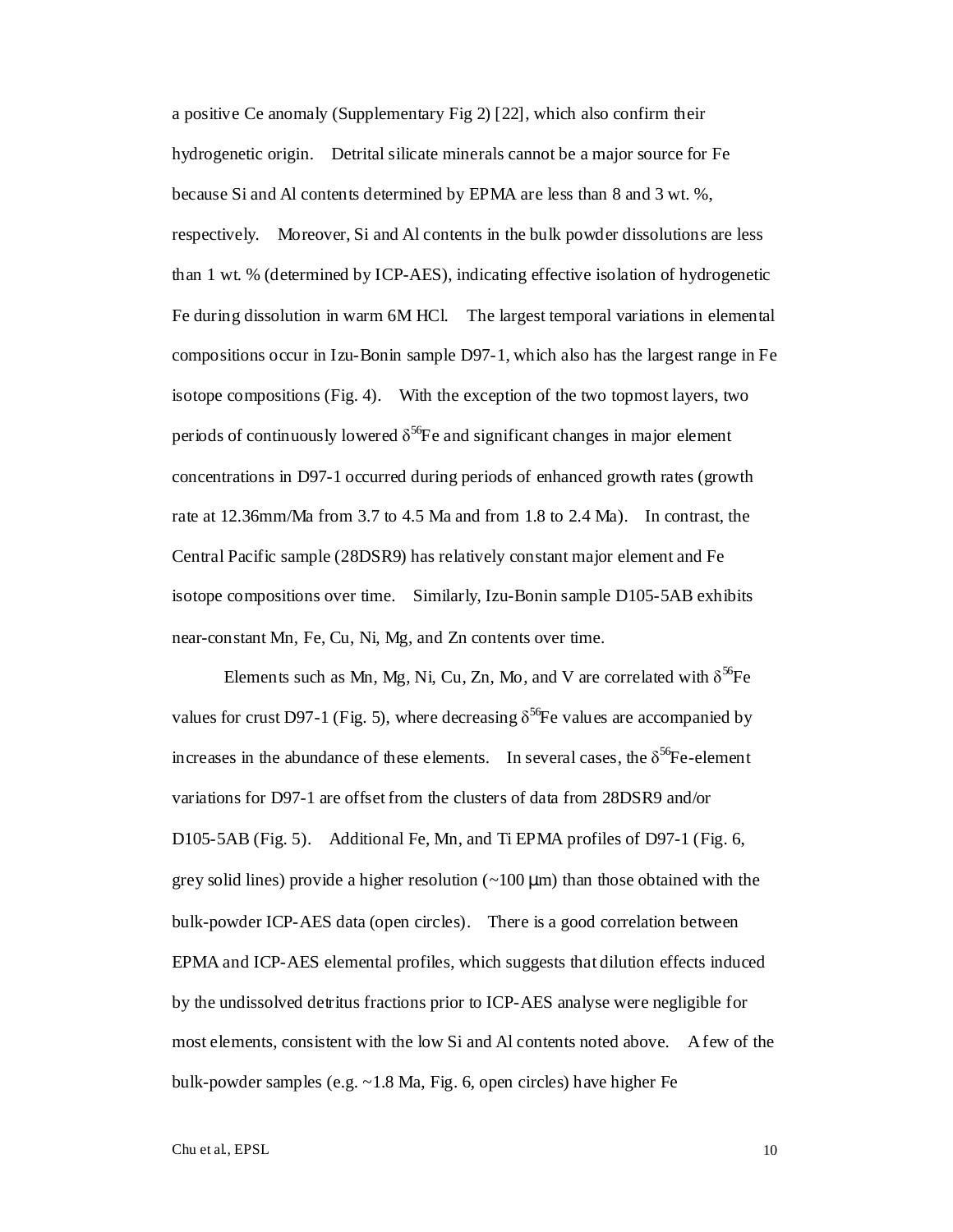concentrations than those expected based on the EPMA profile. The higher-resolution EPMA profiles confirm the positive correlation between Ti and  $\delta^{56}$ Fe values, despite the fact that the sample size used for the Fe isotope analyses was much larger (1-2 mg). The negative correlation between Mn and  $\delta^{56}$ Fe that is observed in the bulk-powder samples (Fig. 5) is also seen when using the EPMA Mn profiles (Fig. 6; note reversal in Mn scale in the figure). Two profiles of Fe/Mn and Co/Mn also correlate with  $\delta^{56}$ Fe (Fig. 6b), which provides further evidence of this elemental co-variation in sample D97-1 even when dilution effects introduced during sample preparations, e.g. from the resin, are completely removed

#### *3.4 Pb isotopes*

Lead isotope compositions of the Central Pacific sample 28DSR9 have varied within a small range over the past 6 Ma  $(^{206}Pb/^{204}Pb$  ratios lie between 18.71 and 18.73, Fig. 7). This is in agreement with data previously reported from North Central Pacific ferromanganese crusts [23-25], but distinctly different from the large Pb isotope variability found in the northernmost Pacific Ocean [26]. The two Izu-Bonin samples, D105-5AB and D97-1, also show small variations over the past 5 Ma  $\left(\frac{206}{\text{Pb}}\right)^{204}$ Pb=18.54 to 18.59). As observed by Levasseur et al. [12] for crust surfaces, there is not a strong correlation between Pb isotope compositions and  $\delta^{56}Fe$ values for the ferromanganese crusts of this study (Fig. 7).

#### **4. Discussion**

Chu et al., EPSL 11 As first highlighted by Johnson et al. [27] and Beard et al. [13], as well as in later studies [28], the short residence time for Fe in the modern ocean results in Fe isotope provinciality among the oceans basins, possibly on a local scale. Our results provide insights into the temporal Fe isotope variations at two different Pacific locations, which is complementary to the global Fe isotope survey of surface layers from ferromanganese crusts presented by Levasseur et al. [12]. Interpretation of the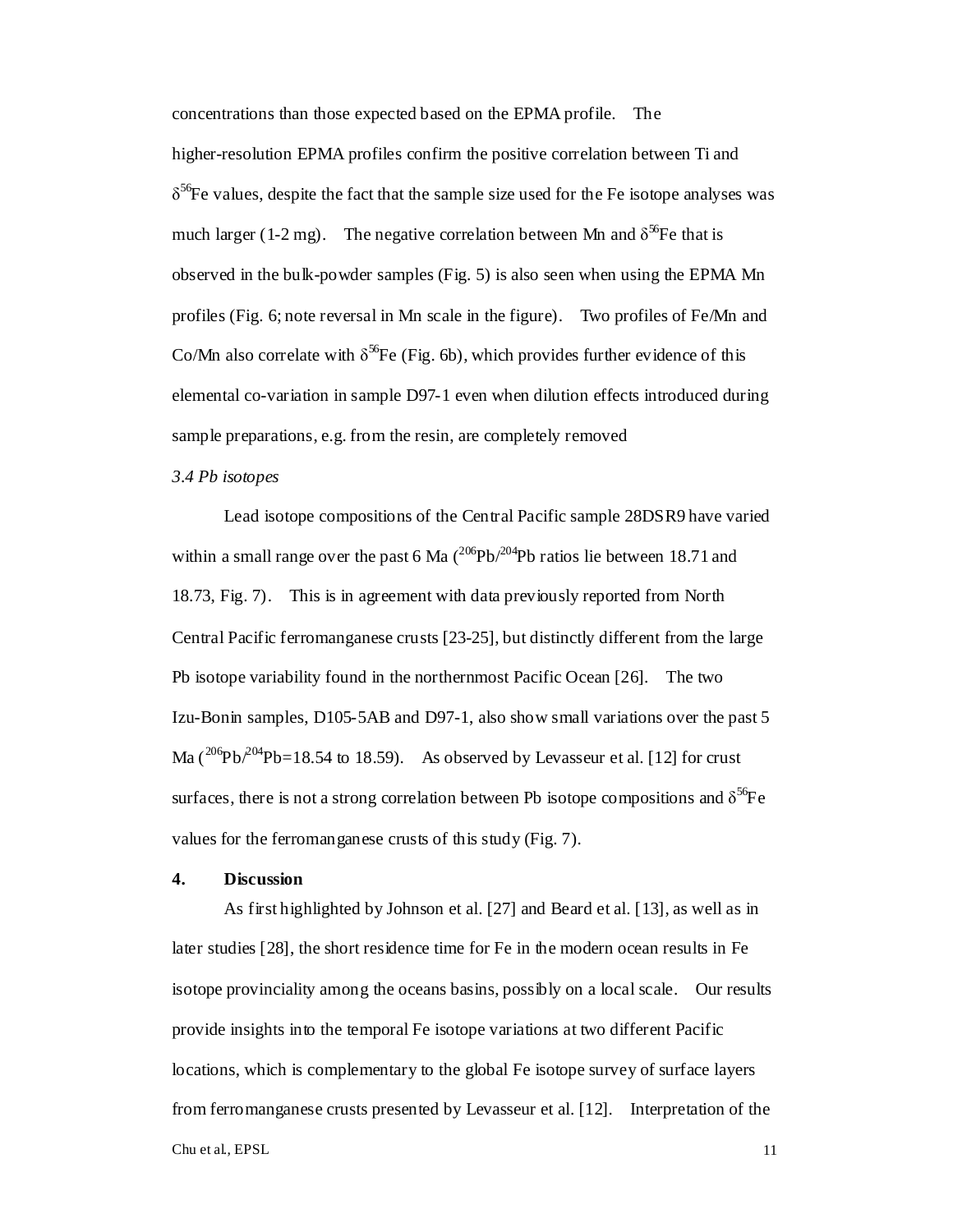origin of the Fe isotope variations measured in this study requires understanding of the possible pathways and sources for dissolved Fe that was sequestered, eventually, into ferromanganese crusts. Possible Fe isotope fractionation during crust formation is considered first below, followed by discussion of the various sources of Fe to the deep ocean and how they may be recorded in ferromanganese crusts.

#### *4.1 Is there Fe isotope fractionation during ferromanganese crust growth?*

The effects of possible isotopic fractionation upon precipitation are largely dependent upon the existence of intermediate species, the residence time of an element, and the intrinsic fractionation factors. The potential role of an intermediate reservoir in determining the isotopic compositions of ferromanganese crusts relative to the overlying water column may be illustrated by a simple flow-through "box model", adapted from the equations and principles presented by DePaolo [29], where the "box" is an arbitrary volume of ambient seawater that might be envisioned to lie immediately adjacent to the ferromanganese crust (Fig. 8a). We assume that the incoming Fe flux from the overlying water column  $(J_{N})$  is equal to the flux out of the seawater reservoir  $(J<sub>OUT</sub>)$ , and that the Fe concentration in this intermediate reservoir remains constant. We further assume that the initial  $\delta^{56}$ Fe value for the reservoir is equal to that of the incoming Fe flux, but that there may be an Fe isotope fractionation during precipitation between the local seawater reservoir and the ferromanganese crust, which we define as  $\Delta_{CRIST-SW} = \delta^{56}F_{CRIIST} - \delta^{56}F_{CSW}$ . The precipitation progress is described in terms of the integrated mass ratio of incoming flux relative to the mass of the ambient seawater reservoir, defined as  $R = M_{IN}/M_{SW}$ . Finally, we define the Fe distribution coefficient between ferromanganese crust and the ambient seawater reservoir as  $D = C_{CRUST}/C_{SW}$ . Re-arrangement of the equations in DePaolo (1981) (Eqs. 3 and 17 in the original paper) into the parameters defined above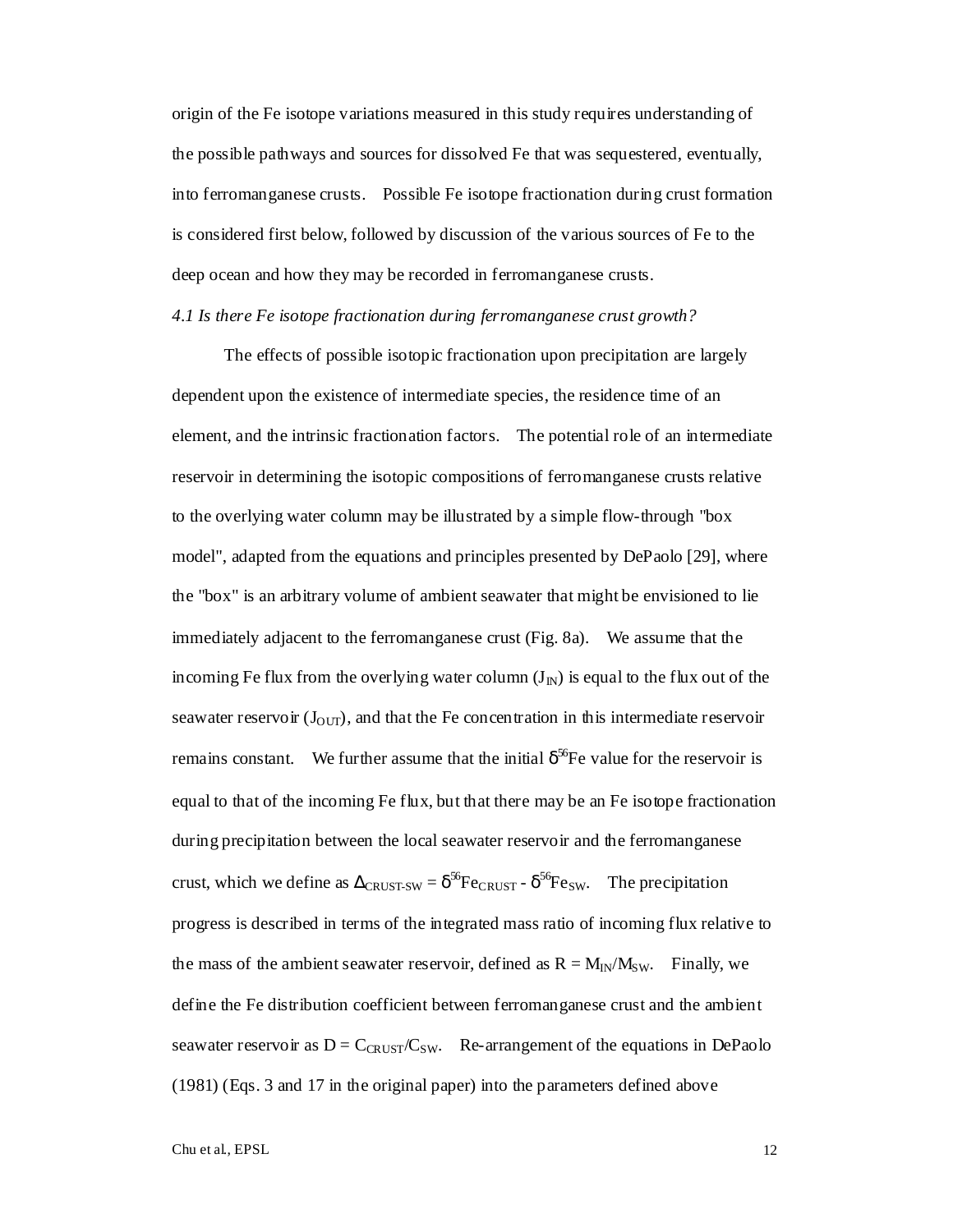produces the following equation for the Fe contents in the local seawater reservoir:

$$
C_{SW} = C_{SW}^0 \bullet \{C_{IN} / (C_{SW}^0 \bullet D) \bullet [1 - exp(-D \bullet R)] + exp(-D \bullet R)\}
$$

where  $C_{SW}^0$  is the initial Fe concentration in the ambient seawater reservoir. In the calculations illustrated in Figure 8, we restrict  $C_{\text{IN}}$ ,  $C_{\text{SW}}^0$ , and D to values that maintain C<sub>SW</sub> at a constant value, to be consistent with the restriction that  $J_{IN} = J_{OUT}$ . The accompanying change in  $\delta^{56}$ Fe values for the ambient seawater reservoir, as a function of R, is given by the equation:

$$
\delta^{56} \mathrm{Fe}_{\mathrm{SW}} = \delta^{56} \mathrm{Fe}_{\mathrm{IN}} - \Delta_{\mathrm{CRUST-SW}} \bullet [1 - \exp(-D \bullet R)],
$$

and the instantaneous  $\delta^{56}$ Fe<sub>CRUST</sub> value is given by:

 $\delta^{56}$ Fe<sub>CRUST</sub> =  $\Delta_{CRUST-SW}$  +  $\delta^{56}$ Fe<sub>SW</sub>.

Considering an element such as Fe, which has a short residence time (i.e., higher distribution coefficient D in this calculation), the  $\delta^{56}$ Fe value for the ferromanganese crust would rapidly shift toward the Fe isotope composition of the influx from the overlying water column, because Fe in the local seawater reservoir entirely accommodates any isotopic fractionation between seawater and crust (Fig. 8b). In contrast, if Fe had a long residence time in the ocean, a significant flux through the local seawater reservoir would be required before the ferromanganese crust reaches the Fe isotope composition of the influx (Fig. 8b). In this case, inferring the isotopic composition of the overlying water column from the Fe isotope composition of the crusts depends critically upon knowing the crust-seawater isotope fractionation factor. Such a case may be applicable to Mo and Tl isotope variations in ferromanganese crusts, where significant isotopic fractionations have been measured between soluble and solid phases for these elements [30, 31], and whose moderately long  $(10^4 - 10^6)$  yr) residence times make it essentially impossible to infer the isotopic compositions of the overlying water column (Fig. 8b).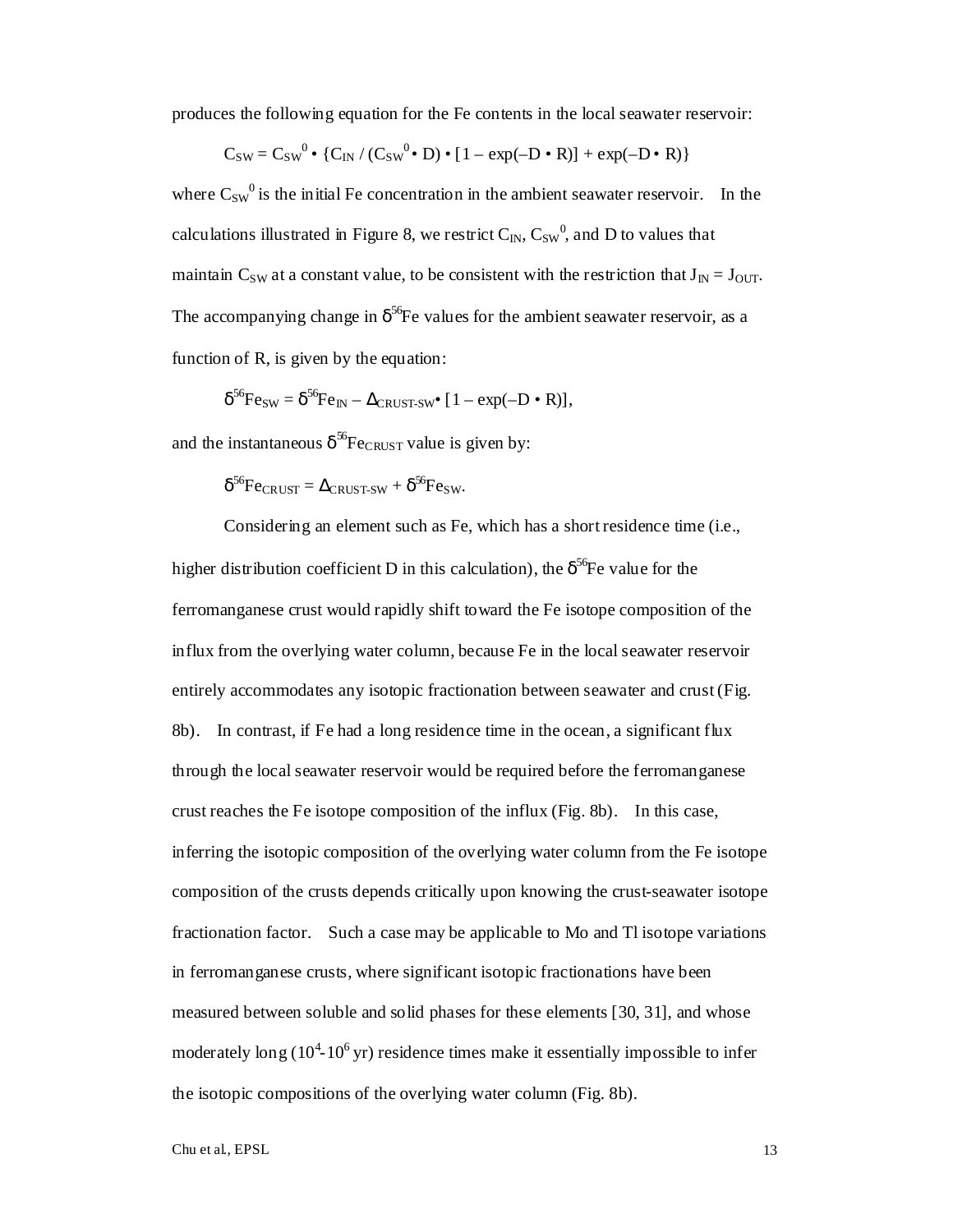The  $\Delta$ <sub>CRUST-SW</sub> fractionation factor is unknown, although we would expect it to be close to equilibrium given the very slow growth rates  $(\sim 1-10 \text{ mm/Ma})$ . The equilibrium fractionation between  $[Fe^{III}(H_2O)_6]^{3+}$  and ferric oxide (hematite) at low temperatures (< 100 °C) is estimated to be near zero [32], suggesting that  $\Delta_{CRUST-SW}$ should be zero if hexaquo  $Fe(III)$  was the primary soluble Fe species. It is certainly possible, however, that soluble Fe(III) may be bound to organic ligands in seawater [33, 34] prior to incorporation into ferromanganese crusts, and such fractionation factors are unknown but might be significant [35]. Despite the uncertainty in  $\Delta$ <sub>CRUST-SW</sub> fractionation, the very short residence time for Fe in the modern (oxic) oceans strongly suggests that the  $\delta^{56}$ Fe values in ferromanganese crusts directly reflect those of the overlying water column, based on the calculations illustrated in Figure 8b.

#### *4.2 Dust input to the deep Pacific Ocean Fe budget over past 10 Ma*

Lead isotope composition in ferromanganese crusts may be a sensitive indicator of aeolian dust and aerosol inputs to the oceans, although the link between atmospheric inputs and Pb isotope composition of Fe-Mn crusts in the Pacific Ocean remains controversial [e.g.25, 26, 36, 37, 38]. The constant Pb isotope compositions over time for the three ferromanganese crusts of this study suggest that Pb sources have remained constant with time. The measured Pb isotope compositions of the Fe-Mn crusts are consistent with results obtained for leachates of Asian dust (Fig. 7), a conclusion also reached by Ling et al. [25] for ferromanganese crusts from other localities in the North Pacific Ocean. There is no evidence that any significant mantle-derived Pb was incorporated in our three crusts because mid-ocean ridge basalts [39] and Izu-Bonin arc rocks have significantly lower  $^{206}Pb^{204}Pb$  and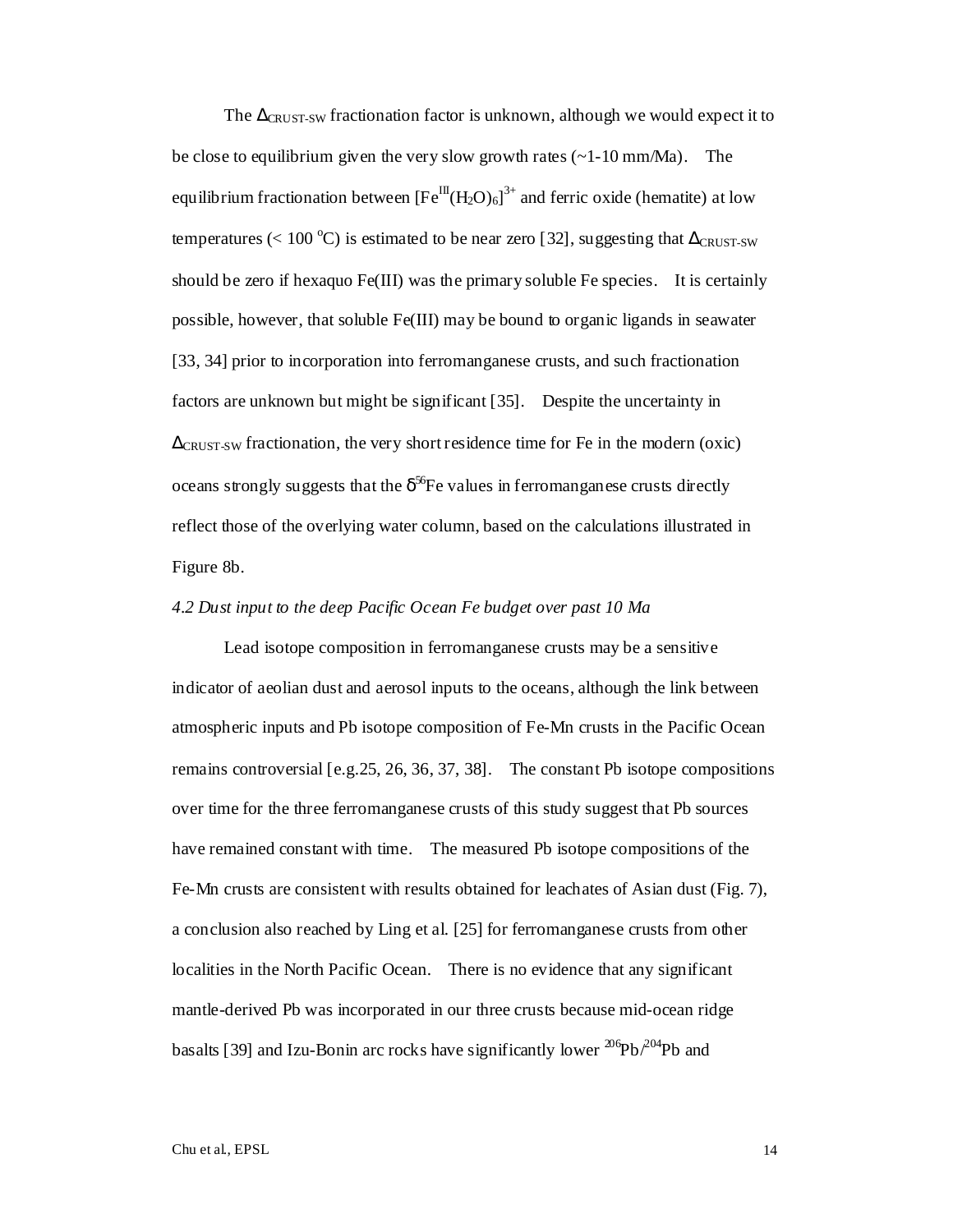<sup>207</sup>Pb/<sup>204</sup>Pb ratios (Fig. 7). We do observe, however, that the two IB crusts are significantly less radiogenic in  $^{206}Pb/^{204}Pb$  ratios than the Central Pacific crust.

Atmospheric dust input is the dominant source for Fe delivery to the upper oceans far from continental margins [3, 40], such as the location of the Central Pacific sample 28DSR9. The  $\delta^{56}$ Fe values for aeolian Fe would lie near zero [13], and it seems probable that partial dissolution of aeolian particles in seawater would produce dissolved Fe that had low  $\delta^{56}$ Fe values [12]. If delivery of atmospheric dust was an important flux for Fe to the deep Central Pacific Ocean that was sequestered in crust 28DSR9, either through settling of dust particles ( $\delta^{56}Fe=0$ ) or partial dissolution by organic ligands ( $\delta^{56}Fe<0$ ), temporal variations in dust delivery should be correlated with  $\delta^{56}$ Fe values for the Central Pacific crust, but this is clearly not the case (Fig. 9). The uniformly low Si and Al contents  $\ll 1$  wt. %) in the crust 28DSR9 samples used for Fe isotope analysis indicates that bulk dust components did not contribute to the Fe isotope record. The constant Pb isotope compositions for crust 28DSR9 over a wide range of dust delivery rates [41] (Fig. 9) may reflect a constant source for dust, or may indicate that the dissolved Pb flux to the deep Central Pacific Ocean was not strongly coupled to the amount of dust delivered to the surface ocean, as suggested by the 6-40 Ma Pb isotope records of the N Pacific Ocean [25, 26]. In the case of Fe-Pb isotope variations, the Fe and Pb isotope fingerprints of dust may be decoupled by uptake of Fe in the surface ocean through biological activity [42, 43]. We therefore conclude that aeolian dust has had little influence on the deep ocean dissolved Fe budget recorded in the Central Pacific Ocean crust sample, at least not proportionally related to its flux at the surface ocean.

*4.3 Other continental sources of Fe*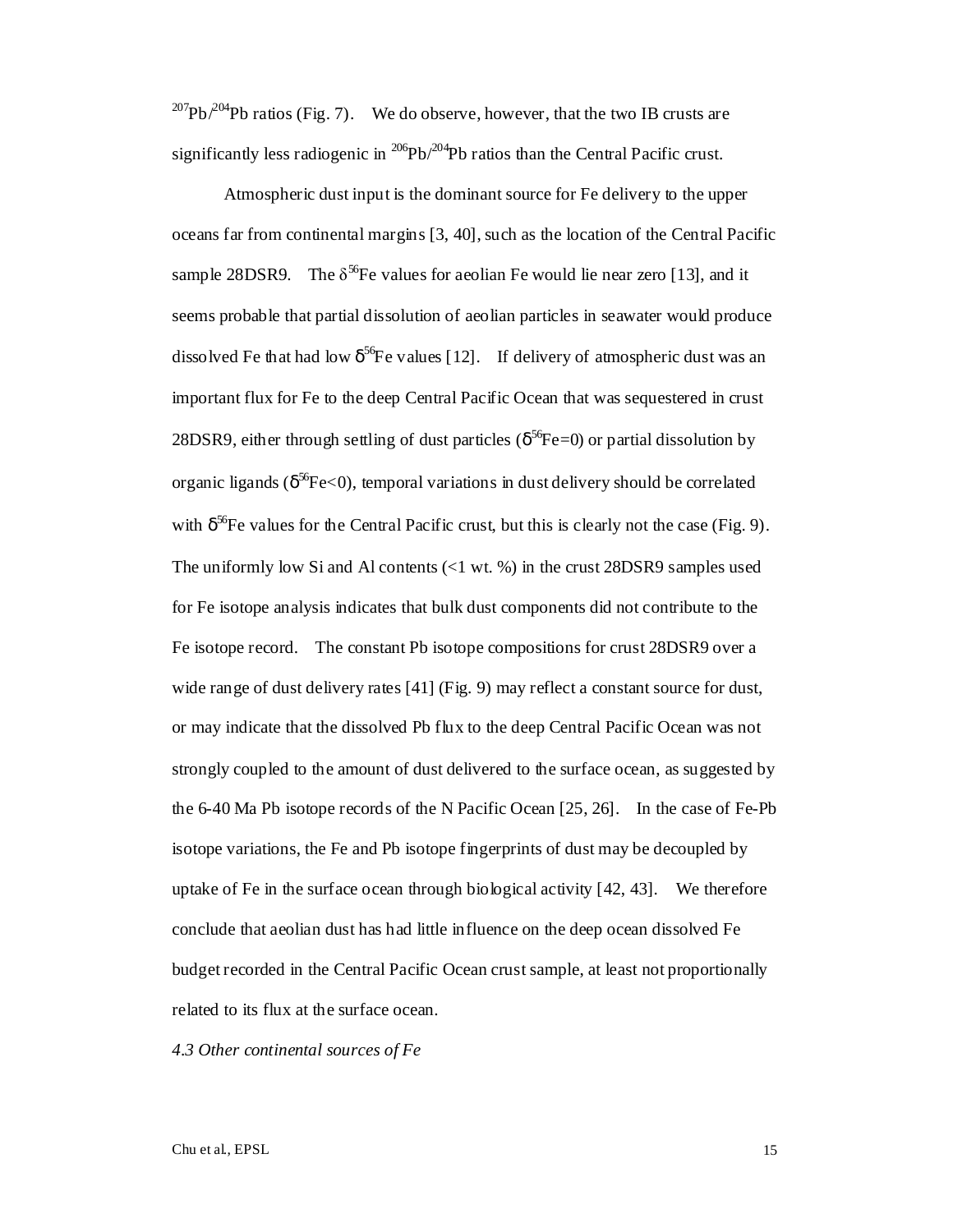The two Izu-Bonin samples lie near the Western Pacific continental margin, suggesting that margin sediments or rivers may have been important sources of dissolved Fe at these locations. Reductive dissolution of continental shelf sediments may produce a significant flux of dissolved Fe to the oceans [e.g.44]. Reduction of reactive ferric Fe by dissimilatory iron-reducing bacteria (DIRB) may produce a significant flux of low- $\delta^{56}$ Fe Fe(II)<sub>aq</sub> into the overlying water column, and  $\delta^{56}$ Fe values as low as -3 ‰ are found in porewaters where DIRB drive significant Fe cycling in modern marine sediments off coastal California [45]. Although sulfide diagenesis may produce porewaters that have  $\delta^{56}$ Fe>0 [45], the very low Fe(II)<sub>aq</sub> contents in sulfide-dominated diagenetic systems excludes such components as a major contributor to the Fe isotope compositions of the oceans. Dissolved loads of riverine input may carry low  $\delta^{56}$ Fe values, perhaps less than -1 ‰ [28], which could also account for the low  $\delta^{56}$ Fe values observed in the two Izu-Bonin crusts of this study [12, 13]. Geochemical evidence, however, suggests that essentially all dissolved riverine Fe is scavenged in estuaries [45, 46]and is thus unlikely to contribute to the dissolved deep ocean Fe isotope budget. If pore fluids from continental margin sediments and dissolved loads of rivers generally have low  $\delta^{56}$ Fe values (less than -1 ‰), ferromanganese crusts that have  $\delta^{56}$ Fe values between -1 and 0 ‰ may reflect mixtures between these low- $\delta^{56}$ Fe sources and bulk detrital or aeolian sources that have  $\delta^{56}$ Fe values near zero [13].

# *4.4 Hydrothermal sources for Fe*

Chu et al., EPSL 16 The correlations between increasingly negative  $\delta^{56}$ Fe values and increases in Mn, Fe, Mg, Ni, Cu, Zn, Mo, and V (Fig. 5) for the Izu-Bonin crust D97-1 are interpreted to reflect pulses of hydrothermally-sourced Fe. Hydrothermal activity along the length of the Izu-Bonin Arc has been widespread over the last 10 Ma [47-50]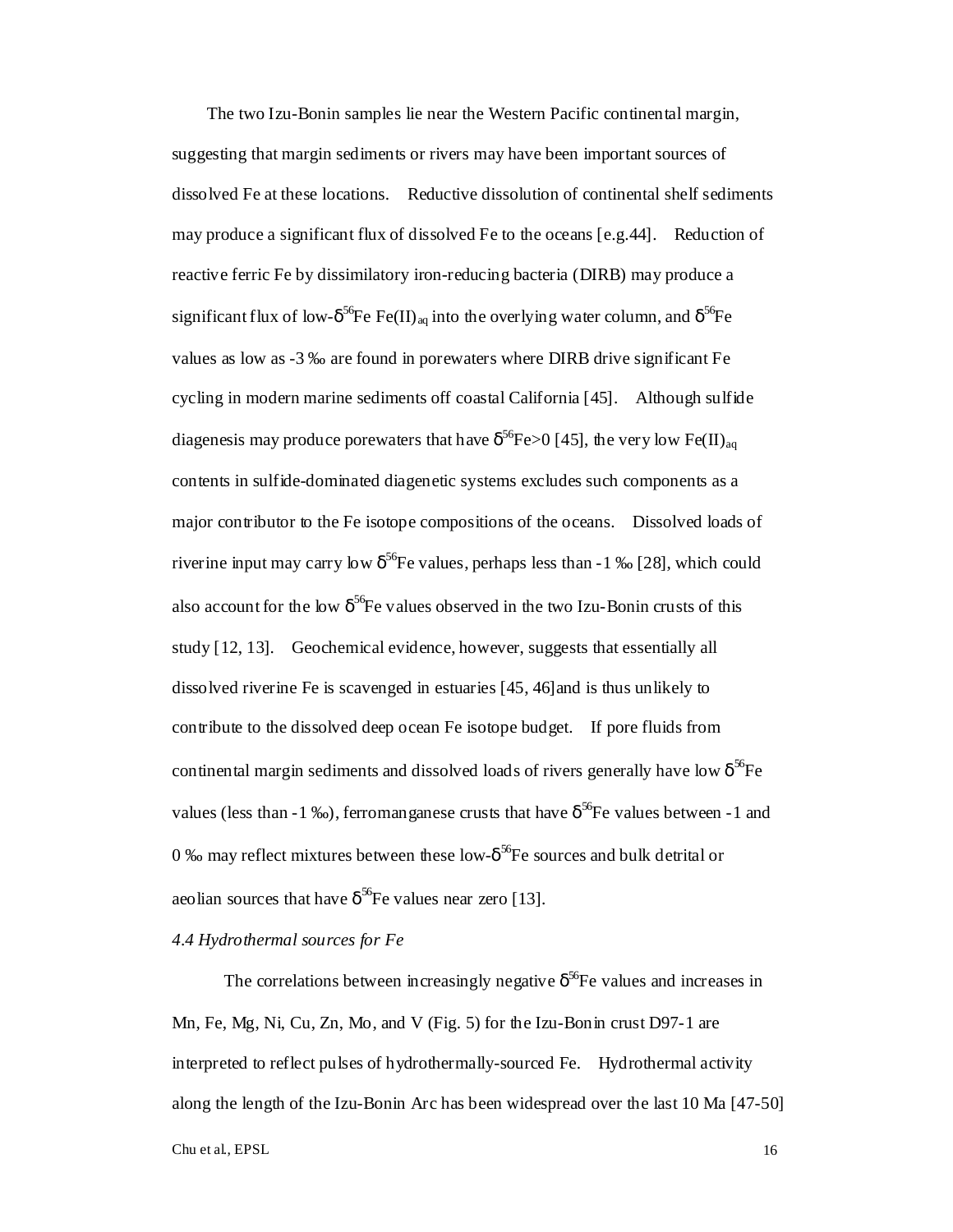and the periods of negative  $\delta^{56}$ Fe excursions in crust D97-1 also correlate with rift-related volcanic activity that has been particularly active since about 3-4 Ma [51]. Hydrothermal fluids are enriched in Fe and Mn, with concentrations six-fold higher than ambient seawater[52], although long-range transport of Fe is thought to be small from hydrothermal vents due to rapid oxidation and precipitation relative to Mn [53-58]. Mn enrichments in ferromanganese crusts have been previously interpreted to reflect pulses of increased hydrothermal input [59], and the strong negative correlation of Fe isotope compositions and Mn content presented here supports this model. Elements such as Mg, Ni, Zn, Mo, and V, are adsorbed preferentially onto Mn oxide phases [60, 61] and therefore also show strong negative correlations with  $\delta^{56}$ Fe in crust D97-1. The correlation between two stages of  $\delta^{56}$ Fe excursions to low values in crust D97-1 (before 3.7 Ma and at around 2 Ma) and high growth rates (Figs. 2 & 3) suggests that the increases in Mn content during these excursions may reflect increased metal uptake rates during periods of increased hydrothermal deposition.

If the above interpretation is correct, an important question is why crust D105-5AB, which was collected <100 km further north along the Izu-Bonin Arc, at a ca. 400m shallower location, did not record the low- $\delta^{56}$ Fe hydrothermal excursions that are observed in crust D97-1. One explanation could be the very short length-scales over which hydrothermal fluids are transported from any vent site to the surrounding water masses  $\leq 10$  km for dissolved Fe in the Pacific Ocean [62]). Perhaps equally important, however, is the depth difference between the two sites because sill depth for across-arc connection with the open Pacific Ocean lies between 1500 m and 2000 m in this region (Fig 1b). Strong lateral advection of currents across the top of the Izu-Bonin Arc may have led to greater homogenisation of the dissolved Fe-isotope record at the site of shallow crust  $D105-5AB(2120 m)$ , whereas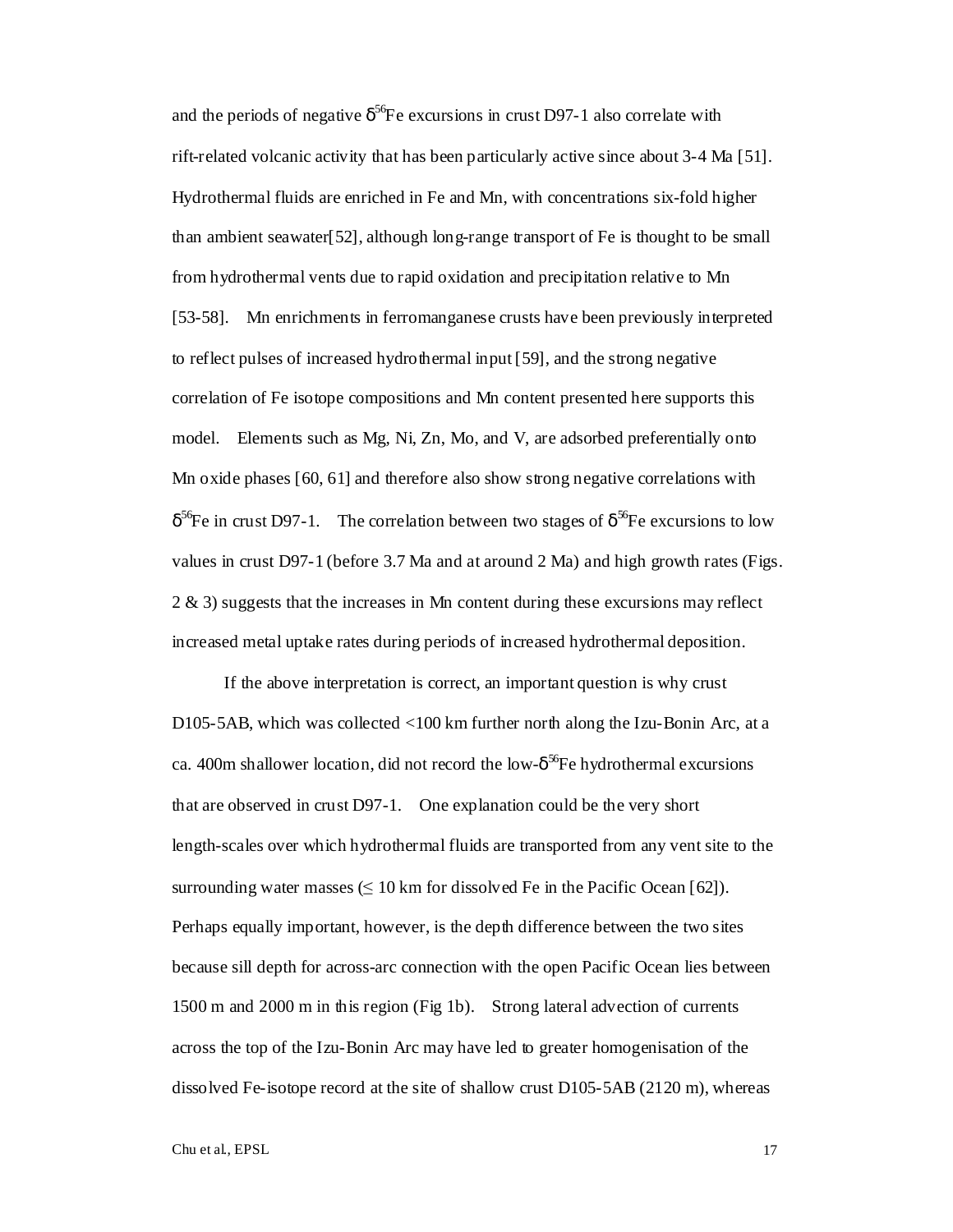the deeper crust (D97-1, 2540 m), which lies at  $\sim$ 500-1000 m below the across-axis sill depth, may have preferentially recorded input from deep-lying hydrothermal plumes. The distinct temporal variations in  $\delta^{56}$ Fe values between the two Izu-Bonin crusts highlight the extreme provinciality of Fe isotope compositions in the oceans, consistent with the short residence time of Fe.

The lowest  $\delta^{56}$ Fe values during the negative excursions in crust D97-1, down to -0.95 ‰, are lower than any  $\delta^{56}$ Fe value so far measured from modern mid-ocean ridge (MOR) hydrothermal vents [13, 53, 63], although that dataset is limited and does not include low-temperature diffusive-flow discharge. Levasseur et al. [12] measured a very low  $\delta^{56}$ Fe value (-1.22 ‰) for a hydrothermal deposit on the Galapagos ridge, raising the possibility that MOR venting may produce a wider range of Fe isotope compositions that has yet to be directly measured. Severmann et al. [63] showed that the  $\delta^{56}$ Fe values for MOR hydrothermal fluids may remain constant over time periods up to 16,000 years, although it is unknown how this may vary over timescales of 1 Ma. In addition, because >90 % of dissolved Fe released from MOR vents is deposited proximal to the vent via rapid oxidation [54, 62], even small fluid-particulate Fe isotope fractionation factors may produce very low- $\delta^{56}$ Fe values for the dissolved component at high degrees of precipitation. For example, assuming a modest +0.1 ‰ fractionation between Fe precipitate and hydrothermal fluid Fe, 90 % near-vent precipitation by Rayleigh fractionation would decrease the  $\delta^{56}$ Fe value of the remaining fluid by 0.23‰, and 99.9% precipitation would reduce the fluid by 0.69‰. These isotopic shifts would be superimposed upon the already moderately low δ<sup>56</sup>Fe values measured *in situ* for hydrothermal vent fluids [12], producing a low- $\delta^{56}$ Fe flux to the open oceans. We therefore contend that the low- $\delta^{56}$ Fe values we interpret to reflect hydrothermally-sourced Fe are reasonable within the range

Chu et al., EPSL 18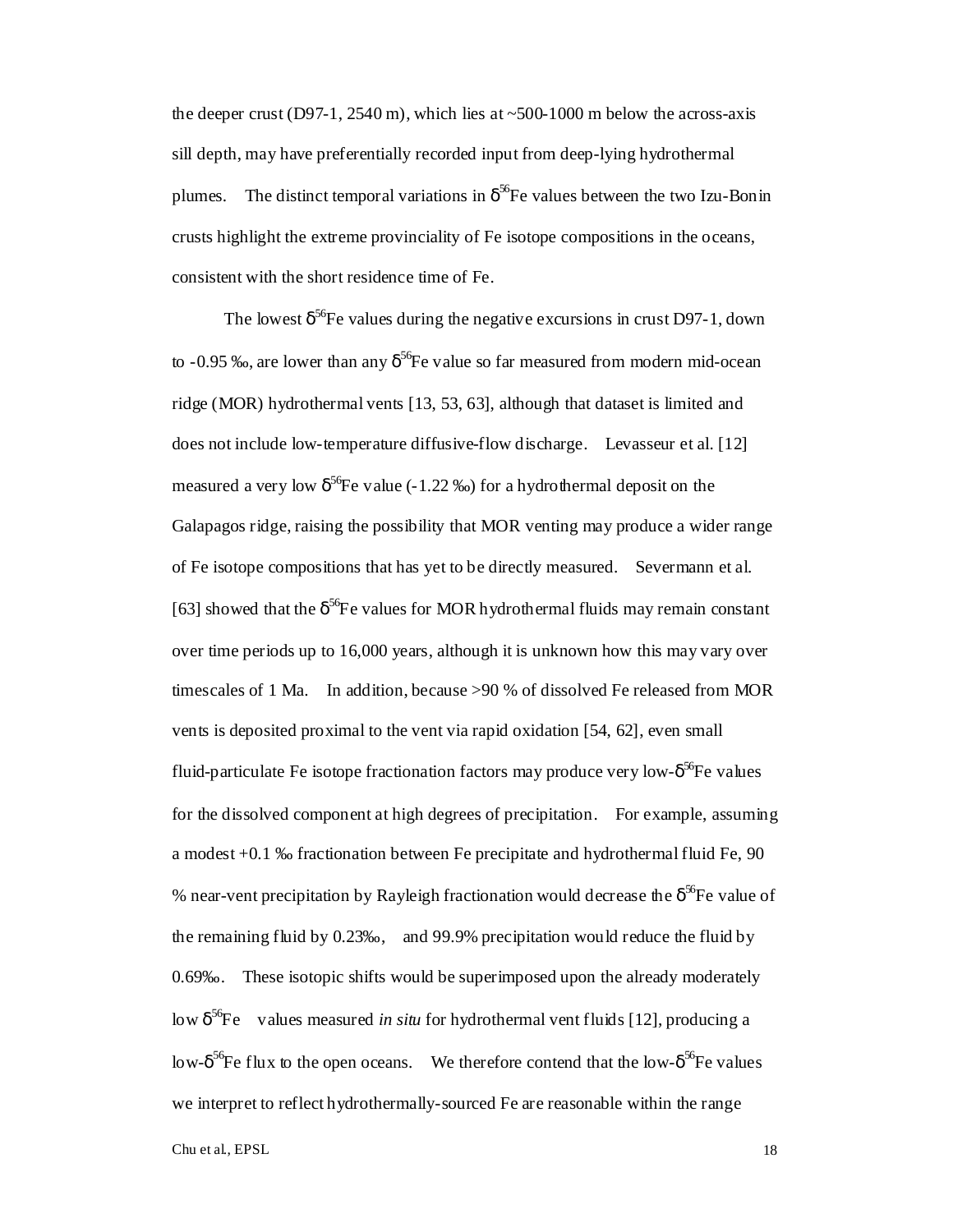expected to be produced during near-vent precipitation or those measured for hydrothermal deposits.

#### **5. Conclusions**

Our results from the Pacific Ocean give the first direct evidence that temporal Fe isotope variations may be distinct on a basin scale, even at distances of less than 100 km. These results confirm the high degree of provinciality that is expected for Fe isotope variations in the modern oceans, reflecting the very short residence time of Fe. In a comparative study of two ferromanganese crusts from the Izu-Bonin basin, excursions to low  $\delta^{56}$ Fe values in one crust correlate with periods of increased crust growth and high concentrations of Mn and its uptake metals, including Mg, Ni, Cu, Zn, Mo, and V, reflecting pulses of hydrothermal venting that were intersected by one of the two crusts. Although the majority of the hydrothermal Fe flux to the open oceans is lost proximal to vents due to rapid oxidation of Fe, even small quantities of dissolved Fe that may be dispersed distal to the vent is apparently sufficient to be recorded in ferromanganese crusts, which grow on the order of 1-10 mm/Ma. The Fe isotope excursions recorded in Izu-Bonin crust D97-1 are therefore taken to reflect temporal changes in the intensity of hydrothermal activity at this specific location. Moreover, we infer that  $\delta^{56}$ Fe values of hydrothermal Fe fluxes to the open oceans are less than or equal to those measured *in situ* at hydrothermal vents. Distinction between hydrothermal origins for low  $\delta^{56}$ Fe values in seawater and other low- $\delta^{56}$ Fe sources should be possible through correlations with elements that are enriched in hydrothermal fluids, as observed in Izu-Bonin crust D97-1.

The time series for a ferromanganese crust from the Central Pacific Ocean is remarkably constant in Fe isotope compositions over the last 10 Ma despite wide ranges in aeolian dust deposition in the surface ocean, suggesting that the deep oceans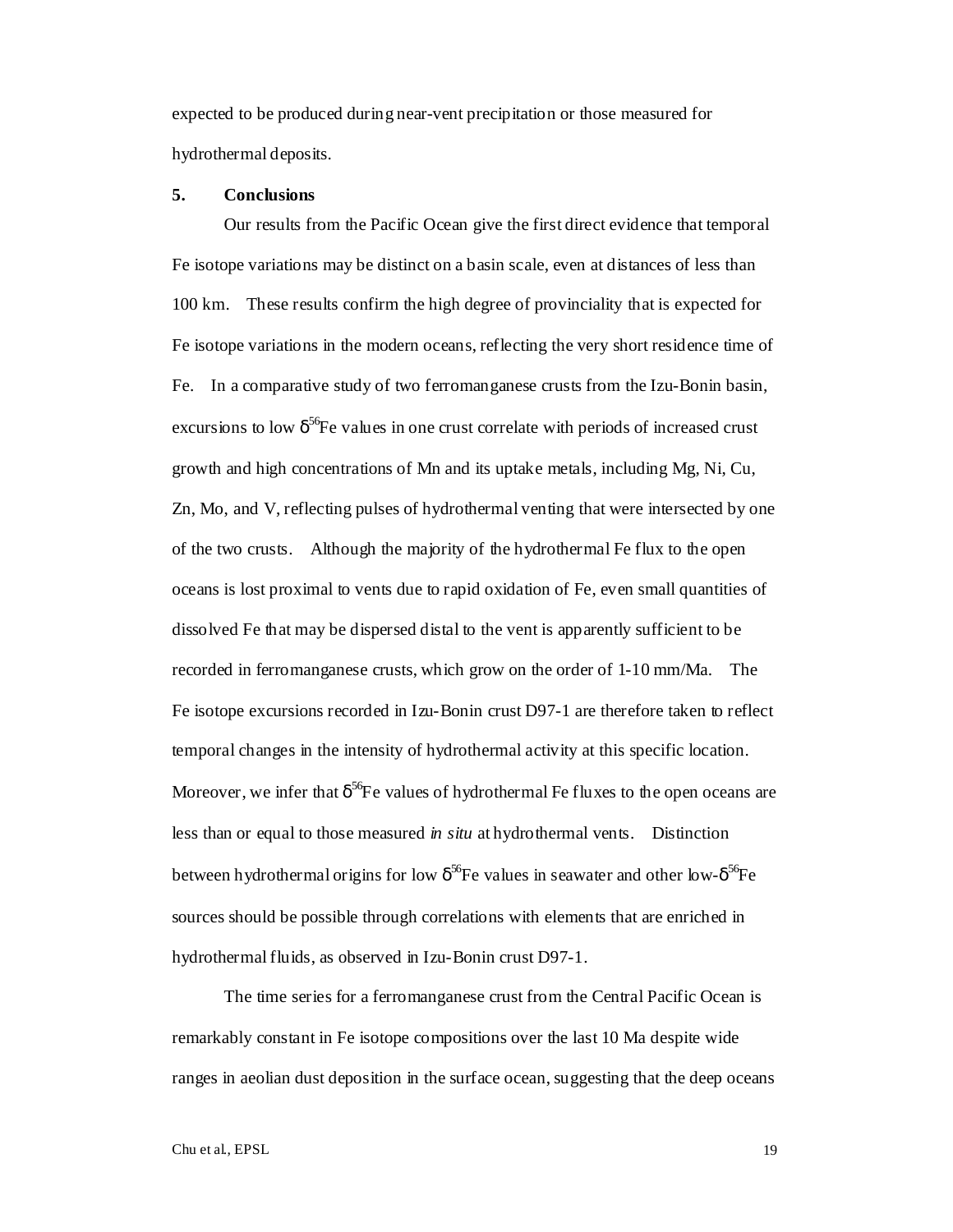may have Fe sources and pathways that are distinct from those of the surface ocean. There is no evidence that aeolian dust input, either through bulk (detrital) addition or partial dissolution by organic ligands, contributed Fe to the Central Pacific Ocean crust. Because all sources of dissolved Fe to the oceans appear to have negative  $\delta^{56}$ Fe values, including dissolved riverine input, pore waters from marine sediment diagenesis, partial dissolution of detrital Fe by organic ligands, and mid-ocean ridge (MOR) hydrothermal vent fluids, it is not yet clear if the moderately negative  $\delta^{56}$ Fe values recorded over the past 10 Ma in the Central Pacific Ocean crust record an invariant balance of Fe sources, including hydrothermal vent fluids, or a single main source of Fe.

#### **Acknowledgments**

We thank P. Halbach for providing sample 28DSR9, D.R.H. Green for ICP-AES

analyses, J.A. Milton for ICP-MS analyses, T. van de Flierdt for assisting with

high-resolution sampling, O. Ishizuka and G. Bayon for Pb isotopes analytical

methods and discussions. We are grateful to the Worldwide University Network

(WUN) exchange scholarship to N.C. in supporting the Fe isotope project. Two

anonymous reviewers provided important comments that helped to sharpen the paper.

#### **References**

- 1 J.H. Martin, Glacial-interglacial CO2 change: the iron hypothesis, Paleoceanography 5(1), 1-13, 1990.
- 2 P. Falkowski, Evolution of the nitrogen cycle and its influence on the biological sequestration of CO2 in the ocean, Nature 387(6630), 272-275, 1997.
- 3 T.D. Jickells and L.J. Spokes, Atmospheric Iron inputs to the oceans, in: The Biogeochemistry of Iron in Seawater, D.R. Turner and K.A. Hunter, eds., pp. 85-121, John Wiley & Sons Ltd., 2001.
- 4 K.S. Johnson, R.M. Gordon and K.H. Coale, What controls dissolved iron concentrations in the world ocean?, Mar. Chem. 57(3-4), 137-161, 1997.
- 5 J. Wu, E. Boyle, W. Sunda and L.-S. Wen, Soluble and colloidal iron in the oligotrophic North Atlantic and North Pacific, Science 293(5531), 847-849, 2001.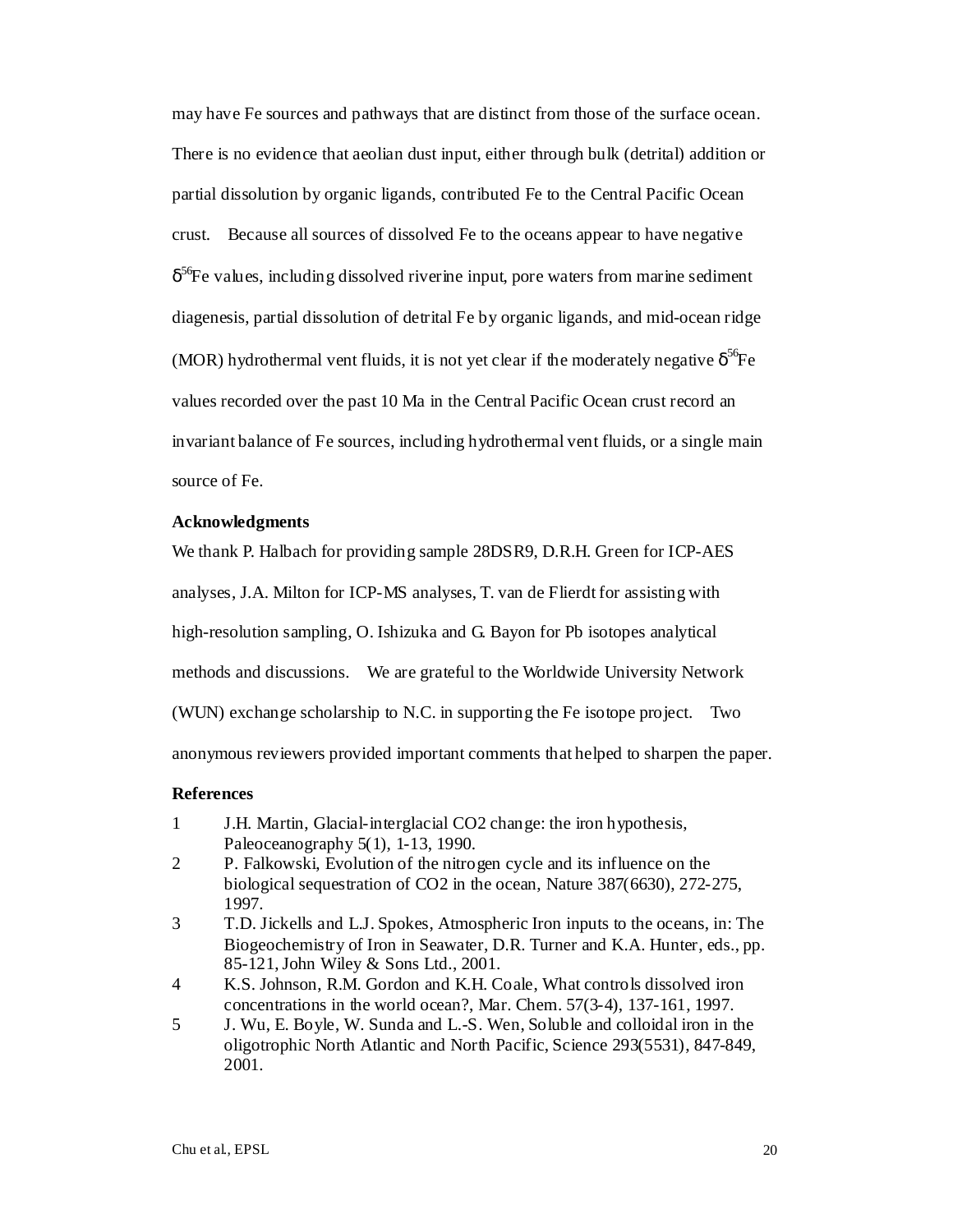- 6 A. Laës, S. Blain, P. Laan, E.P. Achterberg, G. Sarthou and H.J.W. de Baar, Deep dissolved iron profiles in the eastern North Atlantic in relation to water masses, Geophys. Res. Lett. 30(17), 1902, 2003.
- 7 K.H. Coale, S.E. Fitzwater, R.M. Gordon, K.S. Johnson and R.T. Barber, Control of community growth and export production by upwelled iron in the equatorial Pacific Ocean, Nature 379, 621-624, 1996.
- 8 D.J. Mackey, J.E. O'Sullivan and R.J. Watson, Iron in the western Pacific: a riverine or hydrothermal source for iron in the Equatorial Undercurrent?, Deep Sea Research Part I: Oceanographic Research Papers(49), 877-893, 2002.
- 9 K.W. Bruland, K.J. Orians and J.P. Cowen, Reactive trace metals in the stratified central North Pacific, Geochim. Cosmochim. Acta 58(15), 3171-3182, 1994.
- 10 C.M. Johnson, B.L. Beard, E.E. Roden, D.K. Newman and K.H. Nealson, Isotopic constraints on biogeochemical cycling of Fe, in: Reviews in Mineralogy and Geochemistry: Geochemistry of Non-Traditional Stable Isotopes 55, pp. 359-408, 2004.
- 11 X.K. Zhu, R.K. O'Nions, Y. Guo and B.C. Reynolds, Secular variation of iron isotopes in North Atlantic Deep Water, Science 287, 2000-2002, 2000.
- 12 S. Levasseur, M. Frank, J.R. Hein and A.N. Halliday, The global variation in the iron isotope composition of marine hydrogenetic ferromanganese deposits: implications for seawater chemistry?, Earth Planet. Sci. Lett. 224(1-2), 91-105, 2004.
- 13 B.L. Beard, C.M. Johnson, K.L. Von Damm and R.L. Poulson, Iron isotope constrains on Fe cycling and mass balance in oxygenated Earth oceans, Geology 31(7), 629-632, 2003.
- 14 I. Livingstone and A. Warren, Aeolian Geomorphology: An Introduction, 1083-1084 pp., Longman, 1996.
- 15 A. Koschinsky, A. Stascheit, M. Bau and P. Halbach, Effects of phosphatization on the geochemical and mineralogical composition of marine ferromanganese crusts, Geochim. Cosmochim. Acta 61(19), 4079-4094, 1997.
- 16 W.U. Henken-Mellies, J. Beer, F. Heller, K.J. Hsu, C. Shen, G. Bonani, H.J. Hofmann, M. Suter and W. Wolfli, 10Be and 9Be in South Atlantic DSDP Site 519: Relation to geomagnetic reversals and to sediment composition, Earth Planet. Sci. Lett. 98(3-4), 267-276, 1990.
- 17 B.L. Beard, C.M. Johnson, J.L. Skulan, K.H. Nealson, L. Cox and H. Sun, Application of Fe isotopes to tracing the geochemical and biological cycling of Fe, Chem. Geol. 195, 87-117, 2003.
- 18 O. Ishizuka, R.N. Taylor, J.A. Milton and R.W. Nesbitt, Fluid-mantle interaction in an intra-oceanic arc: constraints from high-precision Pb isotopes, Earth Planet. Sci. Lett. 211(3-4), 221-236, 2003.
- 19 N.S. Belshaw, P.A. Freedman, R.K. O'Nions, M. Frank and Y. Guo, A new variable dispersion double-focusing plasma mass spectrometer with performance illustrated for Pb isotopes, Int. J.Mass Spectrom. 181, 51-58, 1998.
- 20 P. Halbach, U. Hebisch and C. Scherhag, Geochemical variations of ferromanganese nodules and crusts from different provinces of the Pacific Ocean and their genetic control, Chem. Geol. 34, 3-17, 1981.
- 21 A. Usui and M. Someya, Distribution and composition of marine hydrogenetic and hydrothermal manganese deposits in the northwest Pacific, in: Manganese Mineralization: Geochemistry and Mineralogy of Terrestrial and Marine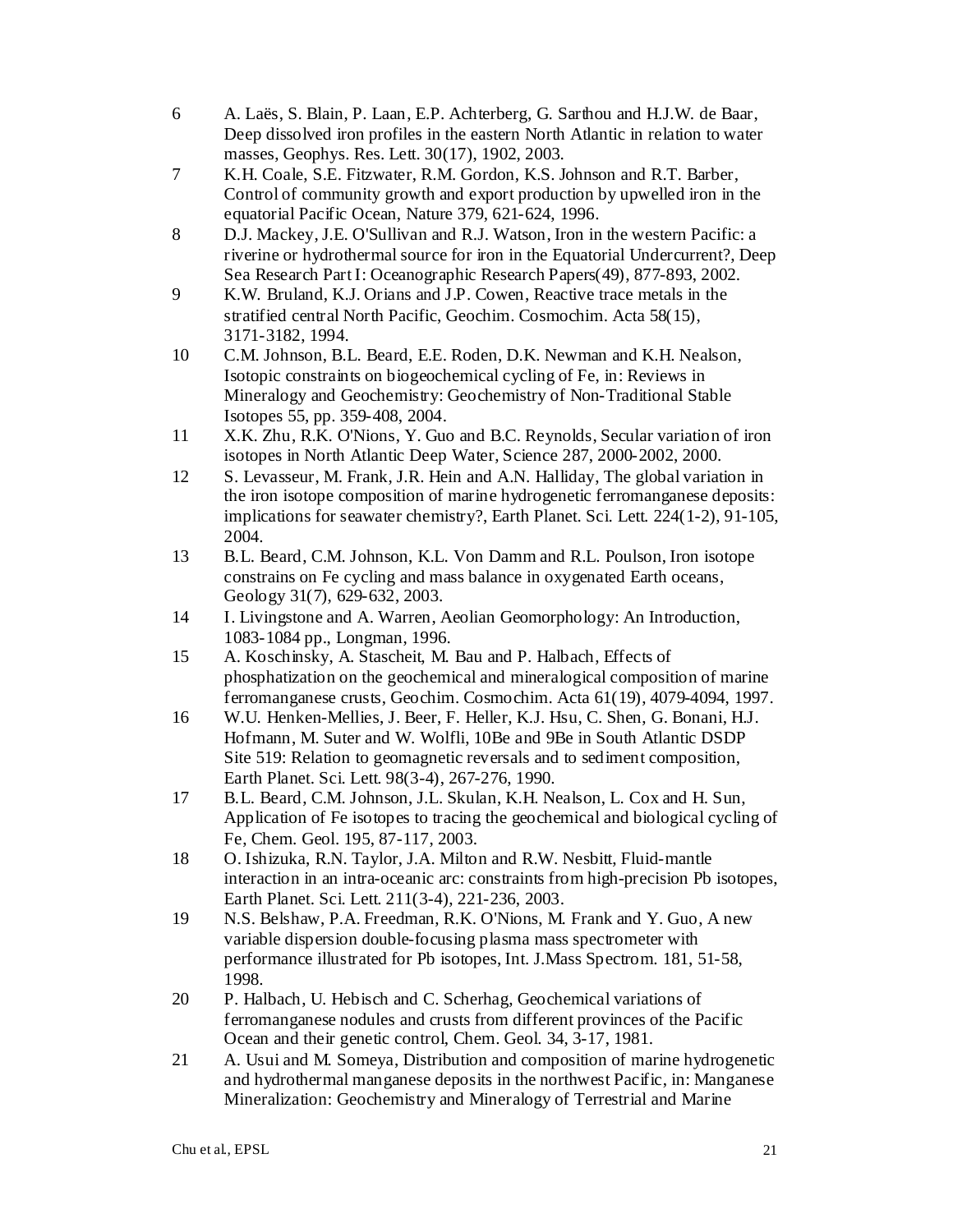Deposits, K. Nicholson, J.R. Hein, B. Bühn and S. Dasgupta, eds., Geological Society Special Publication No. 119, pp. 177-198, The Geological Society, London, 1997.

- 22 N.-C. Chu, An investigation into Hf and Fe Isotopes in ferromanganese deposits and their applications to paleoceanography, University of Southampton, 2004.
- 23 J.N. Christensen, A.N. Halliday, L.V. Godfrey, J.R. Hein and D.K. Rea, Climate and ocean dynamics and the lead isotopic records in Pacific ferromanganese crusts, Science 277, 913-918, 1997.
- 24 H.F. Ling, K.W. Burton, R.K. O'Nions, B.S. Kamber, F. von Blanckenburg, A.J. Gibb and J.R. Hein, Evolution of Nd and Pb isotopes in Central Pacific seawater from ferromanganese crusts, Earth Planet. Sci. Lett. 146, 1-12, 1997.
- 25 H.-F. Ling, S.-Y. Jiang, M. Frank, H.-Y. Zhou, F. Zhou, Z.-L. Lu, X.-M. Chen, Y.-H. Jiang and C.-D. Ge, Differing controls over the Cenozoic Pb and Nd isotope evolution of deepwater in the central North Pacific Ocean, Earth Planet. Sci. Lett. 232(3-4), 345-361, 2005.
- 26 T. van de Flierdt, M. Frank, A.N. Halliday, J.R. Hein, B. Hattendorf, D. G ther and P.K. Kubik, Lead isotopes in North Pacific deep water - implications for past changes in input sources and circulation patterns, Earth Planet. Sci. Lett. 209(1-2), 149-164, 2003.
- 27 C.M. Johnson, B.L. Beard, N.J. Beukes, C. Klein and J.M. O'Leary, Ancient geochemical cycling in the Earth as inferred from Fe isotope studies of banded iron formations from the Transvaal Craton, Contrib. Mineral. Petrol. 144, 523-547, 2003.
- 28 M.S. Fantle and D.J. DePaolo, Iron isotopic fractionation during continental weathering, Earth Planet. Sci. Lett. 228(3-4), 547-562, 2004.
- 29 D.J. DePaolo, Trace element and isotopic effects of combined wallrock assimilation and fractional crystallization, Earth Planet. Sci. Lett. 53(2), 189-202, 1981.
- 30 M. Rehkämper, M. Frank, J. Hein, D. Porcelli, A.N. Halliday, J. Ingri and V. Liebetrau, Thallium isotope variations in seawater and hydrogenetic, diagenetic, and hydrothermal ferromanganese deposits, Earth Planet. Sci. Lett. 197(1-2), 65-81, 2002.
- 31 C. Siebert, T.F. Nägler, F. von Blanckenburg and J.D. Kramers, Molybdenum isotope records as a potential new proxy for paleoceanography, Earth Planet. Sci. Lett. 211, 159-171, 2003.
- 32 J.L. Skulan, B.L. Beard and C.M. Johnson, Kinetic and equilibrium Fe isotope fractionation between aqueous Fe(III) and hematite, Geochim. Cosmochim. Acta 66(17), 2995-3015, 2002.
- 33 F.J. Millero, Speciation of metals in natural waters, Geochem. Trans. 8, 2001.
- 34 C.M.G. van den Berg, Evidence for organic complexation of iron in seawater, Marine Chemistry 50(1-4), 139-157, 1995.
- 35 S.L. Brantley, L.J. Liermann, R.L. Guynn, A. Anbar, G.A. Icopini and J. Barling, Fe isotopic fractionation during mineral dissolution with and without bacteria, Geochim. Cosmochim. Acta 68(15), 3189-3204, 2004.
- 36 C.E. Jones, A.N. Halliday, D.K. Rea and R.M. Owen, Eolian input of lead to the North Pacific, Geochim. Cosmochim. Acta 64(8), 1405-1416, 2000.
- 37 L.V. Godfrey, Temporal changes in the lead isotopic compsition of read clays: comparison with ferromanganese crust records, Chem. Geol 185, 241-254, 2002.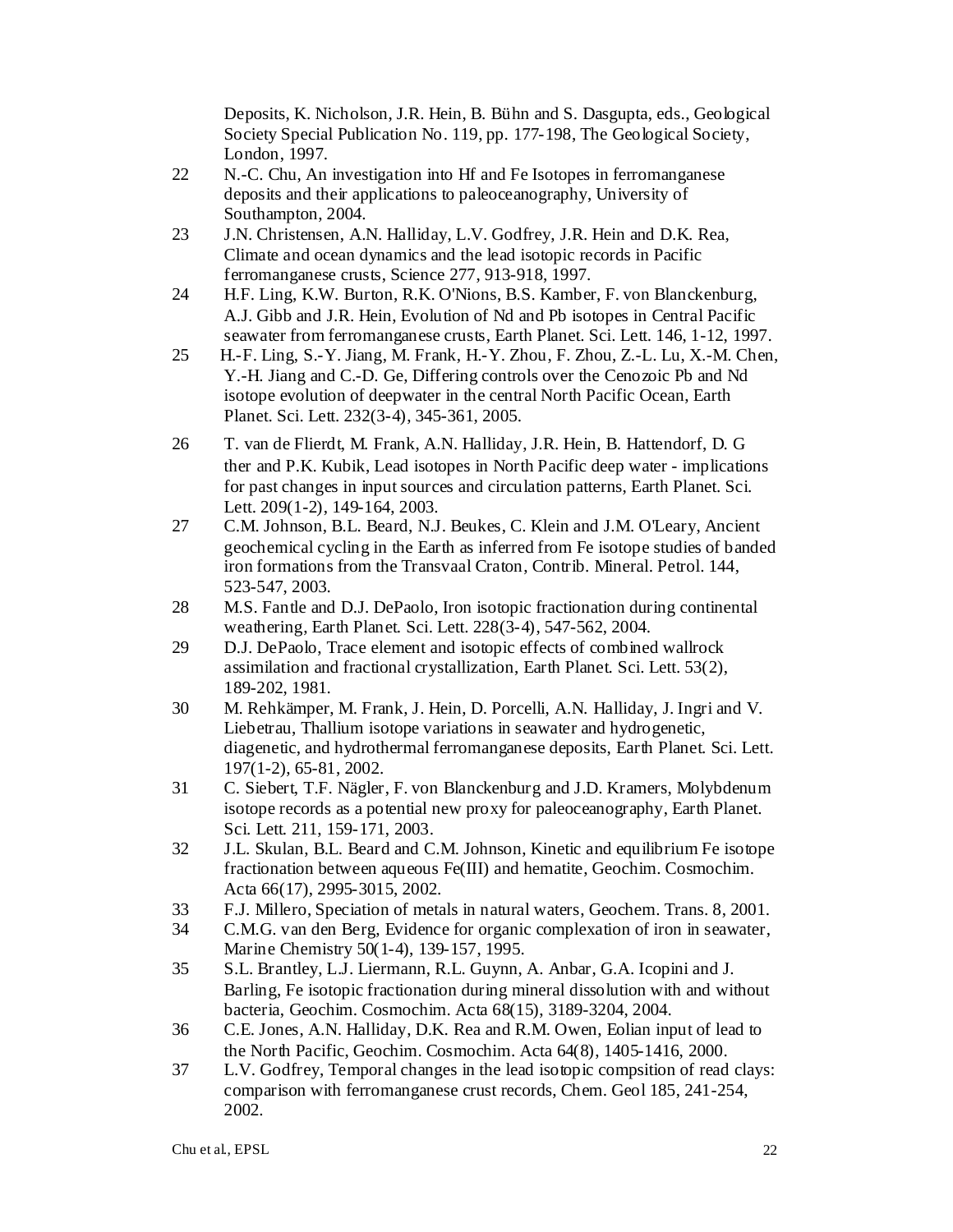- 38 T. Pettke, A.N. Halliday, C.M. Hall and D.K. Rea, Dust production and deposition in Asia and the north Pacific Ocean over the past 12 Myr, Earth Planet. Sci. Lett. 178, 397-413, 2000.
- 39 T. van de Flierdt, M. Frank, A.N. Halliday, J.R. Hein, B. Hattendorf, D. Gunther and P.W. Kubik, Tracing the history of submarine hydrothermal inputs and the significance of hydrothermal hafnium for the seawater budget--a combined Pb-Hf-Nd isotope approach, Earth Planet. Sci. Lett. 222(1), 259-273, 2004.
- 40 R.A. Duce and N.W. Tindale, Atmospheric transport of iron and its deposition in the ocean, Limnol. Oceanogr. 36(8), 1715-1726, 1991.
- 41 D.K. Rea, The paleoclimatic record provided by eolian deposition in the deep sea: the geologic history of wind, Rev. Geophys. 32(2), 159-195, 1994.
- 42 J.H. Martin, K.H. Coale, K.S. Johnson, S.E. Fitzwater, R.M. Gordon, S.J. Tanner, C.N. Hunter, V.A. Elrod, J.L. Nowicki, T.L. Coley, R.T. Barber, S. Lindley, A.J. Watson, K. Vanscoy, C.S. Law, M.I. Liddicoat, R. Ling, T. Stanton, J. Stockel, C. Collins, A. Anderson, R. Bidigare, M. Ondrusek, M. Latasa, F.J. Millero, K. Lee, W. Yao, J.Z. Zhang, G. Friedrich, C. Sakamoto, F. Chavez, K. Buck, Z. Kolber, R. Greene, P. Falkowski, S.W. Chisholm, F. Hoge, R. Swift, J. Yungel, S. Turner, P. Nightingale, A. Hatton, P.S. Liss and N.W. Tindale, Test the iron hypothesis in ecosystems of the equatorial Pacific-Ocean, Nature 371, 123-129, 1994.
- 43 K.H. Coale, K.S. Johnson, S.E. Fitzwater, R.M. Gordon, S.J. Tanner, F.P. Chavez, L. Ferioli, C. Sakamoto, P. Rogers, F.J. Millero, P. Steinberg, P. Nightingale, D. Cooper, W.P. Cochlan, M.R. Landry, J. Constantinou, G. Rollwagen, A. Trasvina and R. Kudela, A massive phytoplankton bloom induced by an ecosystem-scale iron fertilization experiment in the equatorial Pacific Ocean, Nature 383(6600), 495-501, 1996.
- 44 H.J.W. de Baar and J.T.M. de Jong, Distribtions, sources and sinks of iron in seawater, in: The Biogeochemistry of Iron in Seawater, D.R. Turner and K.A. Hunter, eds., IUPAC series on analytical and physical chemistry of environmental systems ; v. 7, pp. 123-253, John Wiley & Sons Ltd., 2001.
- 45 E.A. Boyle and J.M. Edmond, The mechanism of iron removal in estuaries, Geochim. Cosmochim. Acta 41(9), 1313-1324, 1977.
- 46 E.R. Sholkovitz and D. Copland, The coagulation, solubility and adsorption properties of Fe, Mn, Cu, Ni, Cd, Co and humic acid in a river water, Geochim. Cosmochim. Acta 45(2), 181-189, 1981.
- 47 K. Iizasa, R.S. Fiske, O. Ishizuka, M. Yuasa, J. Hashimoto, J. Ishibashi, J. Naka, Y. Horii, Y. Fujiwara, A. Imai and S. Koyama, A Kuroko-type polymetallic sulfide deposit in a submarine silicic caldera, Science 283, 975-977, 1999.
- 48 T. Urabe and M. Kusakabe, Barite silica chimneys from the Sumisu Rift, Izu-Bonin Arc: possible analog to hematitic chert associated with Kuroko deposits, Earth Planet. Sci. Lett. 100, 283-290, 1990.
- 49 U. Tsunogai, J. Ishibashi, H. Wakita, T. Gamo, K. Watanabe, T. Kajimura, S. Kanayama and H. Sakai, Peculiar features of Suiyo Seamount hydrothermal fluids, Izu-Bonin Arc: Differences from subaerial volcanism, Earth Planet. Sci. Lett. 126(4), 289-301, 1994.
- 50 O. Ishizuka, M. Yuasa and K. Uto, Evidence of porphyry copper-type hydrothermal activity from a submerged remnant back-arc volcano of the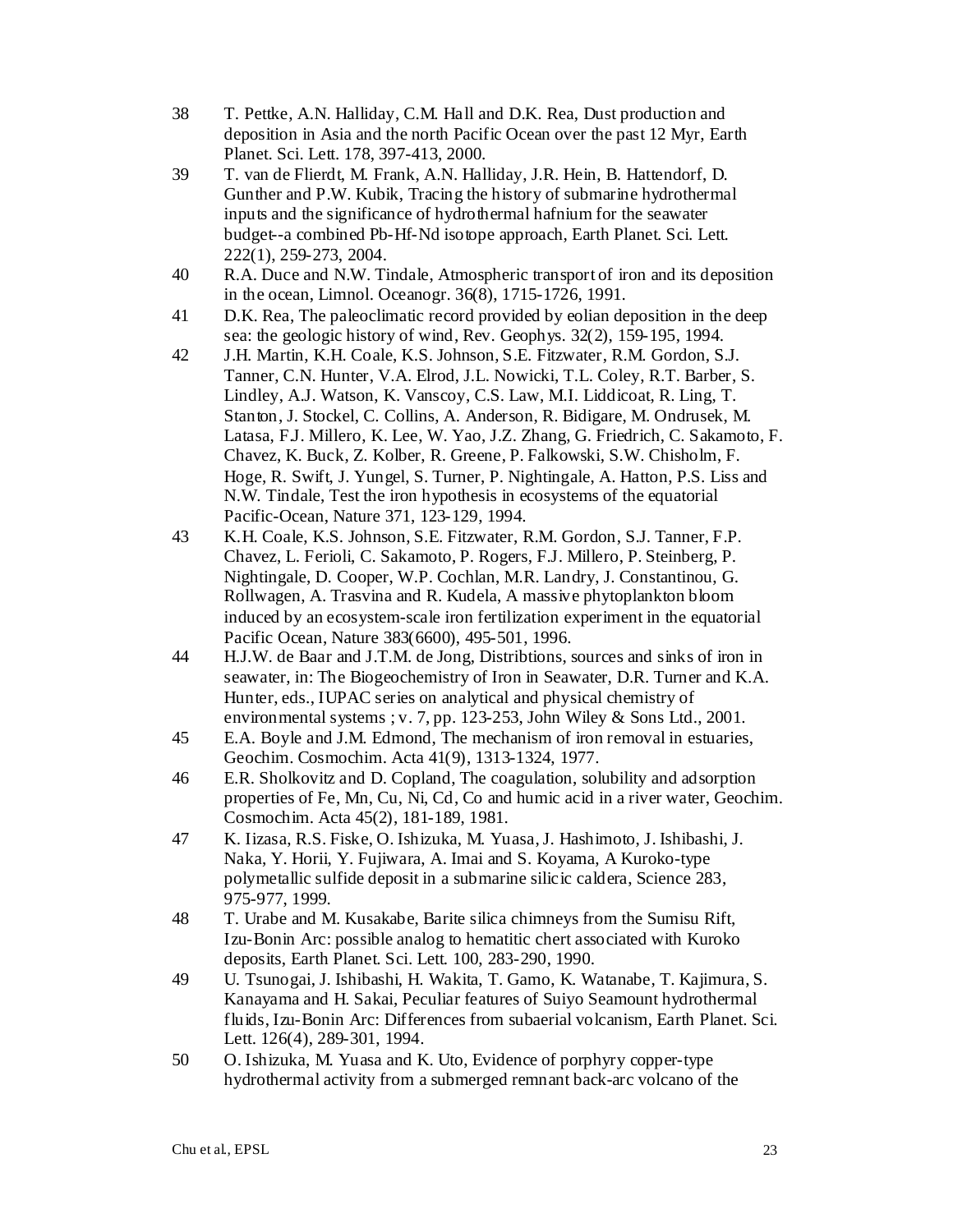Izu-Bonin arc; implications for the volcanotectonic history of back-arc seamounts, Earth Planet. Sci. Lett. 198, 381-399, 2002.

- 51 O. Ishizuka, K. Uto and M. Yuasa, Volcanic history of the back-arc region of the Izu-Bonin (Osagawara) arc, in: Intra-oceanic subduction systems: tectonic and magmatic processes, R.D. Larter and P.T. Leat, eds., Geological Society, London, Special Publications 219, pp. 187-205, The Geological Society of London, 2003.
- 52 C.R. German and K.L. Von Damm, Hydrothermal Processes, in: The Oceans and Marine Chemistry, H. Elderfield, ed., Treatise on Geochemistry 6, Elsevier, Oxford, 2003.
- 53 M. Sharma, M. Polizzotto and A.D. Anbar, Iron isotopes in hot springs along the Juan de Fuca Ridge, Earth Planet. Sci. Lett. 194, 39-51, 2001.
- 54 P.J. Statham, C.R. German and D.P. Connelly, Iron (II) distribution and oxidation kinetics in hydrothermal plumes at the Kairei and Edmond vent sites, Indian Ocean, Earth Planet. Sci. Lett. 236(3-4), 588-596, 2004.
- 55 R.A. Feely, T.L. Geiselman, E.T. Baker, G.J. Massoth and S.R. Hammond, Distribution and composition of buoyant and non-buoyant hydrothermal plume particles from the ASHES vent at Axial Volcano, Juan de Fuca Ridge, J. Geophys. Res. 95, 12855-12874, 1990.
- 56 M.D. Rudnicki and H. Elderfield, A chemical model of the buoyant and neutrally buoyant plume above the TAG vent field, 26 degree N, Mid-Atlantic Ridge, Geochim. Cosmochim. Acta 57(13), 2939-2957, 1993.
- 57 G.J. Massoth, E.T. Baker, R.A. Feely, J.E. Lupton, R.W. Collier, J.F. Gendron, K.K. Roe, S.M. Maenner and J.A. Resing, Manganese and iron in hydrothermal plumes resulting from the 1996 Gorda Ridge Event, Deep Sea Research Part II: Topical Studies in Oceanography 45(12), 2683-2712, 1998.
- 58 J.P. Cowen, G.J. Massoth and R.A. Feely, Scavenging rates of dissolved manganese in a hydrothermal vent plume, Deep Sea Res. I 37, 1619-1637, 1990.
- 59 C. Lalou, Genesis of ferromanganese deposits: hydrothermal origin, in: Hydrothermal processes at seafloor spreading centres, P. Rona, K. Bostrom, L. Laubier and K.L. Smith, eds., pp. 503-534, Plenum Press, New York, 1983.
- 60 A. Koschinsky, M. Van Gerven and P. Halbach, First investigations of massive ferromanganese crusts in the NE Atlantic in comparison with hydrogenetic Pacific occurrences, Mar. Geores. and Geotech. 13, 375-391, 1995.
- 61 A. Koschinsky and J.R. Hein, Uptake of elements from seawater by ferromanganese crusts: solid-phase associations and seawater speciation, Mar. Geol. 198, 331-351, 2003.
- 62 M.P. Field and R.M. Sherrell, Dissolved and particulate Fe in a hydrothermal plume at  $9^{\circ}45'N$ , East Pacific Rise: Slow Fe(II) oxidation kinetics in Pacific plumes, Geochim. Cosmochim. Acta 64(4), 619-628, 2000.
- 63 S. Severmann, C.M. Johnson, B.L. Beard, C.R. German, H.N. Edmond, H. Chiba and D.R.H. Green, The effect of plume processes on the Fe isotope composition of hydrothermally derieved Fe in the deep oceans as inferred from the Rainbow vent site, Mid-Atlantic Ridge, 36°14'N, Earth Planet. Sci. Lett. 225(1-2), 63-76, 2004.
- 64 L.A. Krissek and T.R. Janecek, Eolian deposition on the Ontong Java Plateau since the oligocene: unmixing a record of multiple dust source, in: Proceeding of the Ocean Drilling Program, Scientific Results, W.H. Berger, L.W. Kroenke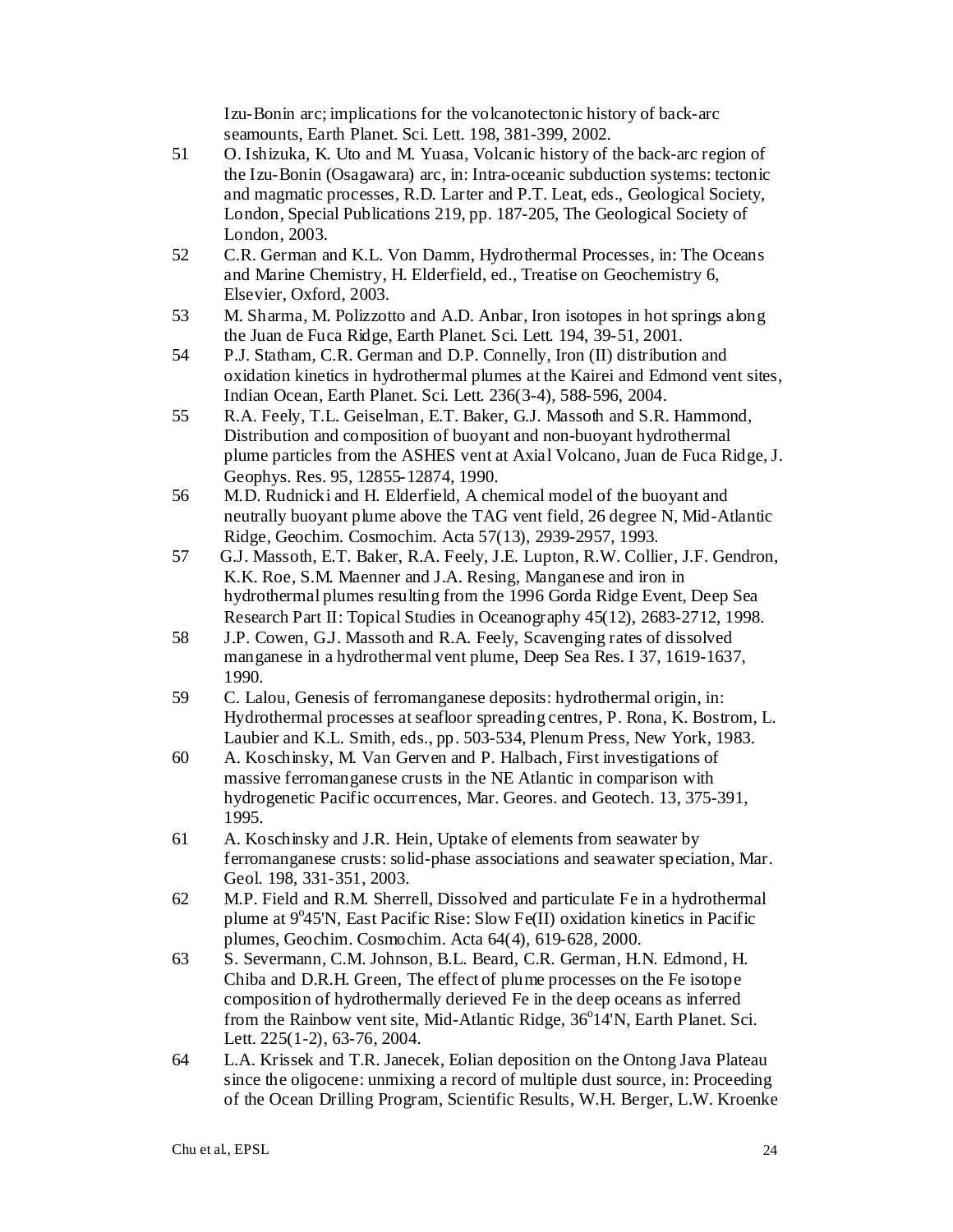and L.A. Mayer, eds. 130, pp. 471-490, College Station, TX (Ocean Drilling Program), 1993.

- 65 F. Rack, T.R. Janecek, E. Erba, J. Fenner and J.S. Gee, Synthesis of terrigenous accumulation rates and biostratigraphic studies at sites in the northwestern Pacific Ocean, with comparisons to adjacent regions of the Pacific Gyre, in: Proceedings of the Ocean Drilling Program, Scientific Results, J.A. Haggerty, I. Premoli Silva, F. Rack and M.K. McNutt, eds. 144, pp. 691-736, College Station, TX (Ocean Drilling Program), 1995.
- 66 S.R. Hart, A large-scale isotopic anomaly in the southern hemisphere mantle, Nature 309, 753-757, 1984.

#### **Figure Captions**

## **Figure 1**.

(a) Sample locations and (b) bathymetric map of Izu-Bonin back-arc basin showing the three Ferromanganese crusts from this study: D105-5AB, D97-1, and 28DSR9. Two related locations are additionally marked: (1) two ODP TMAR records at site 803 [64] and site 871 [65]and (2) Fe-Mn crust from the North Atlantic Ocean (BM1969.05) that Zhu et al. [11] have previously studied for temporal Fe isotope variations. Modern dust source regions and wind trajectories [14] are labelled in grey shaded areas and solid arrows. In the bathymetric map, the dashed line represents the modern volcanic front, and the current back-arc rift zone lies immediately west. The two Izu-Bonin samples analysed in this study are marked by open and solid triangles, and are situated on the western flanks of the current back-arc rift zone.

### **Figure 2**.

Calculated age and  ${}^{10}$ Be/ ${}^{9}$ Be versus depth for crusts 28DSR9, D105-5AB, and D97-1. Ages have been calculated using a half-life of 1.5 Myr for  $^{10}$ Be, and assuming that the  $10^{\circ}$ Be/ $\degree$ Be ratio has been constant at the growth surfaces of the crusts. Growth rates (mm/Ma) were determined by the best fit regression slopes for the marked line segments.

#### **Figure 3**.

Chu et al., EPSL 25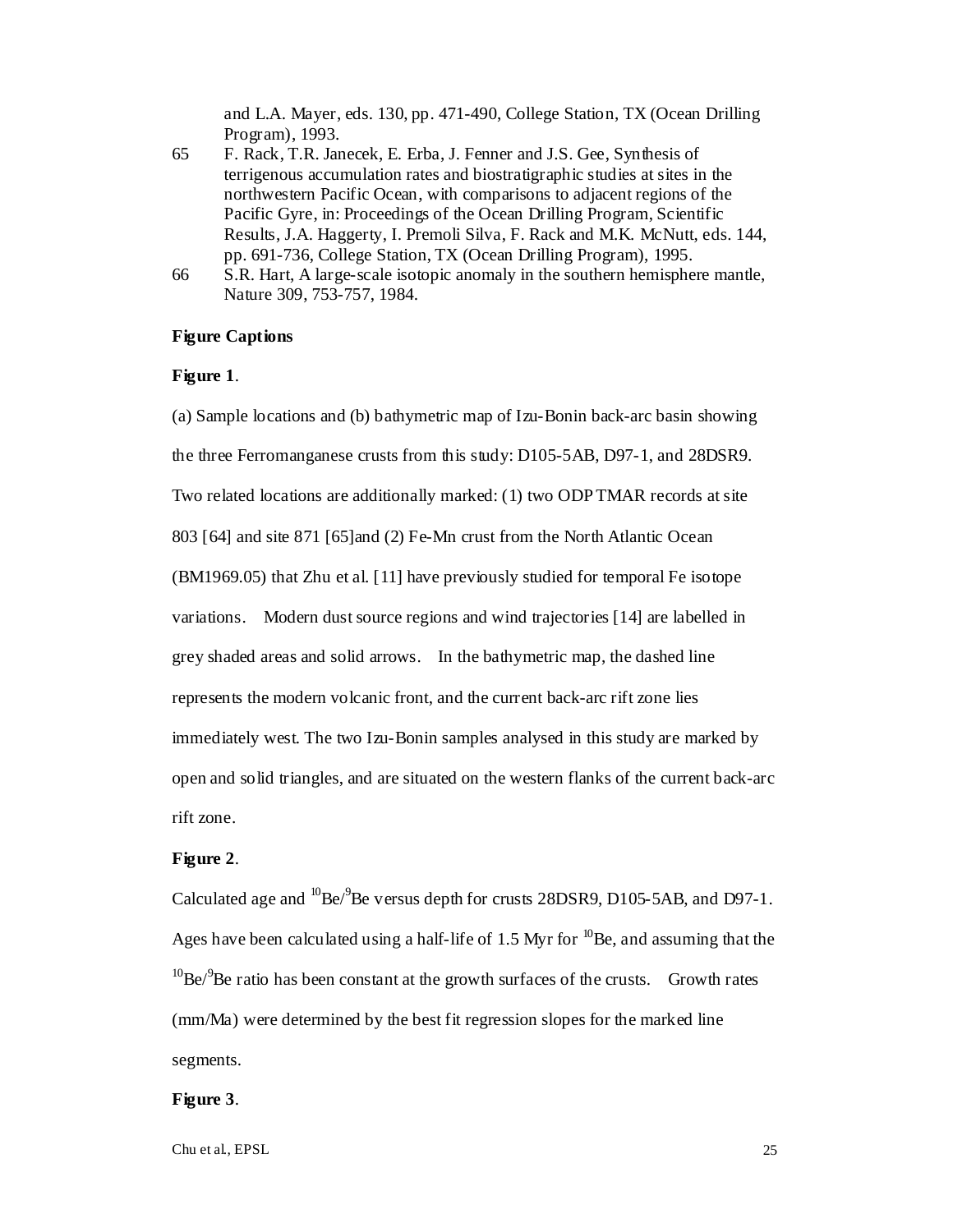Temporal variations in  $\delta^{56}$ Fe values for crusts 28DSR9, D105-5AB, and D97-1, represented as solid squares, open triangles and solid triangles, respectively. Ages for individual layers based on  ${}^{10}$ Be $/{}^{9}$ Be chronology (Fig. 2). Error bars for the Pacific crusts of this study are 1SD (external) for replicate analyses or 2SE (internal) for  $\delta^{56}$ Fe for single analyses of layers.

## **Figure 4**.

Temporal variations in element abundances (Mn, Fe, Ca, Zn, Ni, and Mg) throughout crusts 28DSR9 (solid squares), D105-5AB (open triangles), and D97-1 (solid triangles). Note that element concentrations were determined on an order of magnitude larger-sized solid powders than those used for Fe isotope analyses. Average 2SD error for  $\delta^{56}$ Fe values shown; elemental contents precise to  $\pm 1\%$ . Symbols as in Fig. 3.

# **Figure 5**.

Element- $\delta^{56}$ Fe correlations of different growth layers on the three crust samples. Correlation lines and coefficients  $(R^2)$  for D97-1 layers are marked. Symbols as in Fig. 3.

#### **Figure 6**.

Comparison of temporal variations in Fe isotope compositions and (a) elements or (b) Fe/Mn and Co/Mn ratios in crust D97-1, as determined by ICP-AES analysis of bulk powders (open circles) and EPMA (grey solid lines) profiles of Mn, Fe and Ti. Note the reversed Mn scale. Elemental abundances and weight ratios are shown on the left axis and  $\delta^{56}$ Fe values (filled triangles) are shown on the right axis.

### **Figure 7**.

Variations among Pb and Fe isotope compositions for the three crusts of this study. Because Fe isotope compositions were determined on different layers as those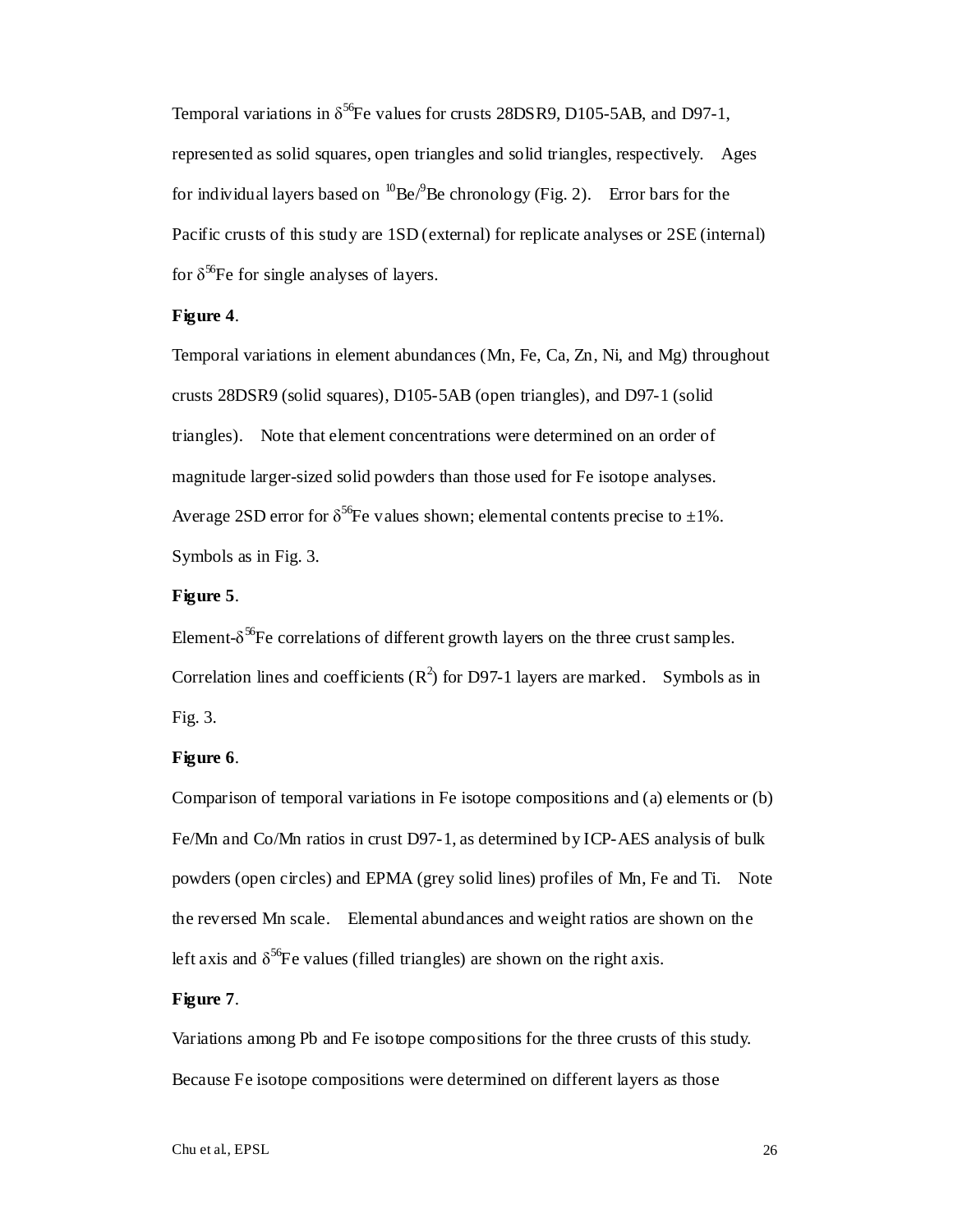analyzed for Pb isotopes,  $\delta^{56}$ Fe values were interpolated based on temporal variations shown in Fig. 3. The estimated uncertainty in this interpolation is at most 0.3‰ (marked on the figure). North Hemisphere Reference Line (NHRL) is defined by MORB and OIB data [66]. Volcanic and sediment data were compiled from literatures (see [22]).

#### **Figure 8.**

Flow-through box model showing the effect of Fe residence time and isotopic fractionation upon precipitation of Fe-Mn crust relative to  $\delta^{56}$ Fe values in the Fe-Mn crusts. The incoming flux  $\delta^{56}$ Fe value ( $\delta_{\text{IN}}$ ) is assumed to be -1 ‰ and  $\Delta_{\text{cnst-SW}}$  = +1 ‰. (a) Illustration of box model, where the box reflects an arbitrary seawater volume through which Fe passes prior to precipitation of ferromanganese crust. The flux in  $(J_{IN})$  is assumed to be equal to the outgoing flux  $(J_{OUT})$ , and the partition coefficient between crust and seawater (D) determines the Fe residence time (τ). See text for detailed description of variables and assumptions. (b) Calculated  $\delta^{56}$ Fe of precipitated crusts (solid lines) and seawater reservoir adjacent to crust (dashed lines) through increasing incoming flux at short (black) and long (grey) residence times, relative to the integrated mass ratio of the incoming flux  $(M_{N})$  relative to the immediate seawater reservoir  $(M_{SW})$  (grey box volume in (a)).

#### **Figure 9.**

Terrestrial Mass Accumulation Rate (MAR) records at adjacent locations ([64, 65], see Fig.1 for location) compared to temporal variations in Fe and Pb isotope compositions of the Central Pacific sample (28DSR9).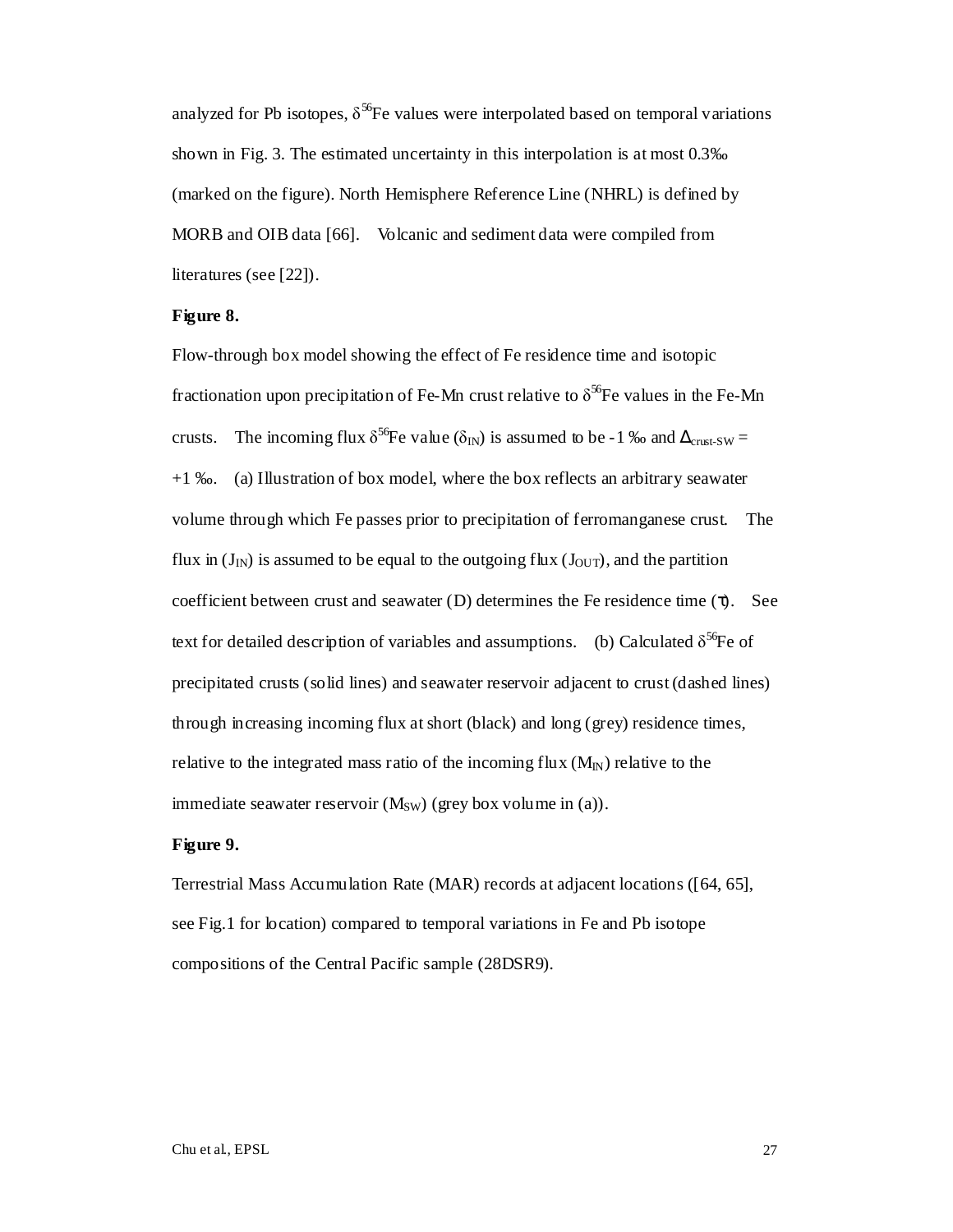# Fig. 1\_Chu et al.

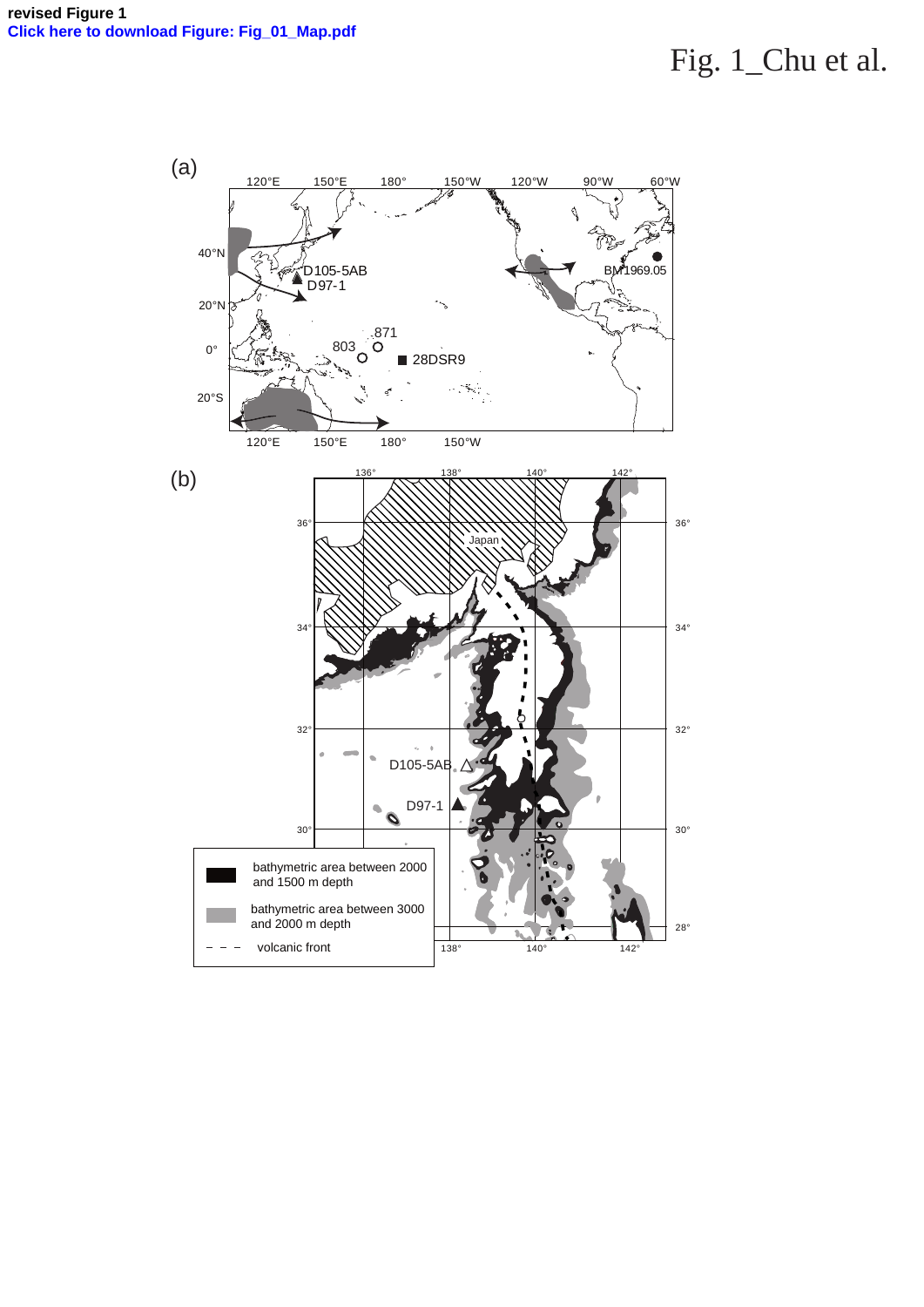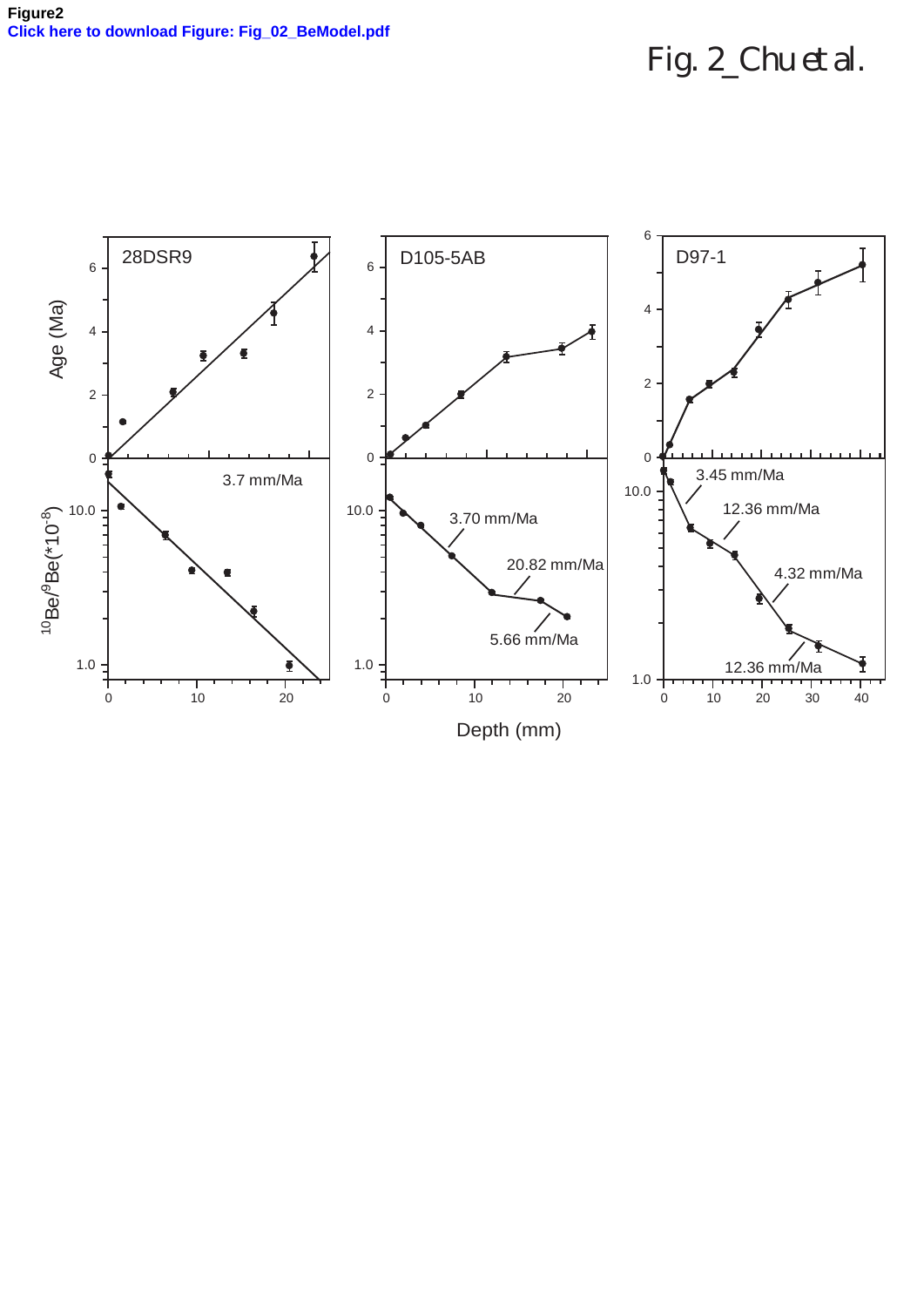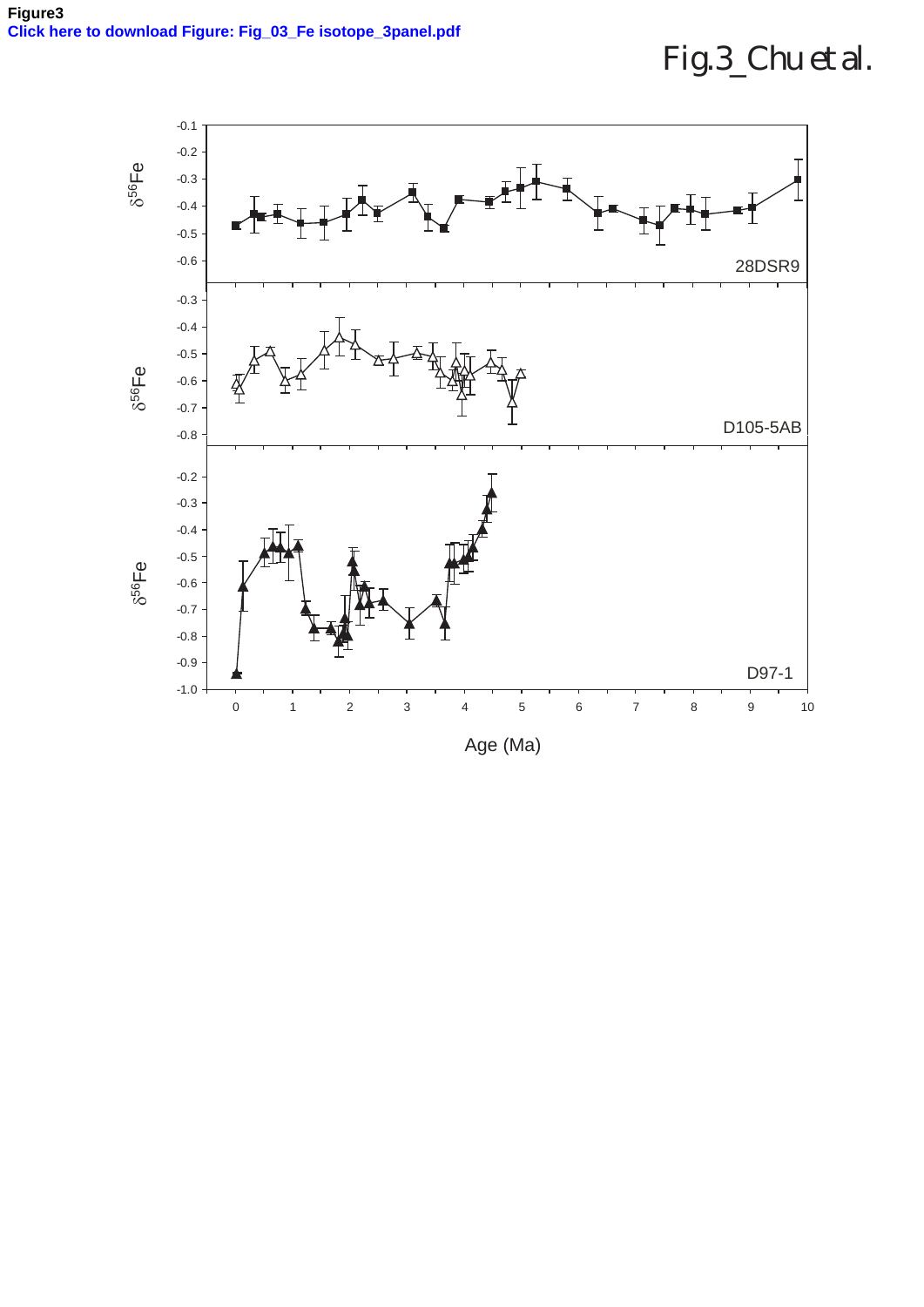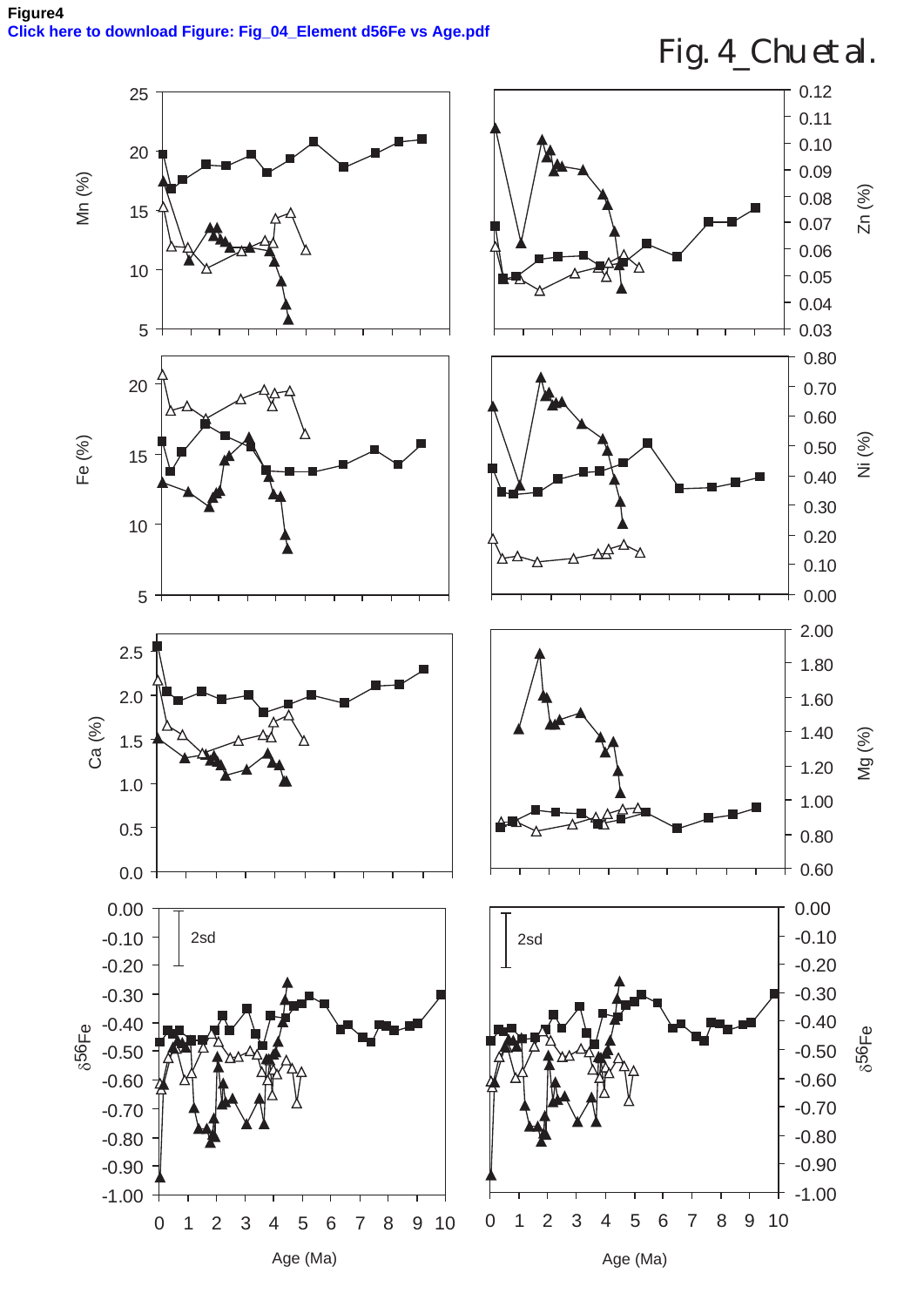# Fig. 5\_Chu et al.

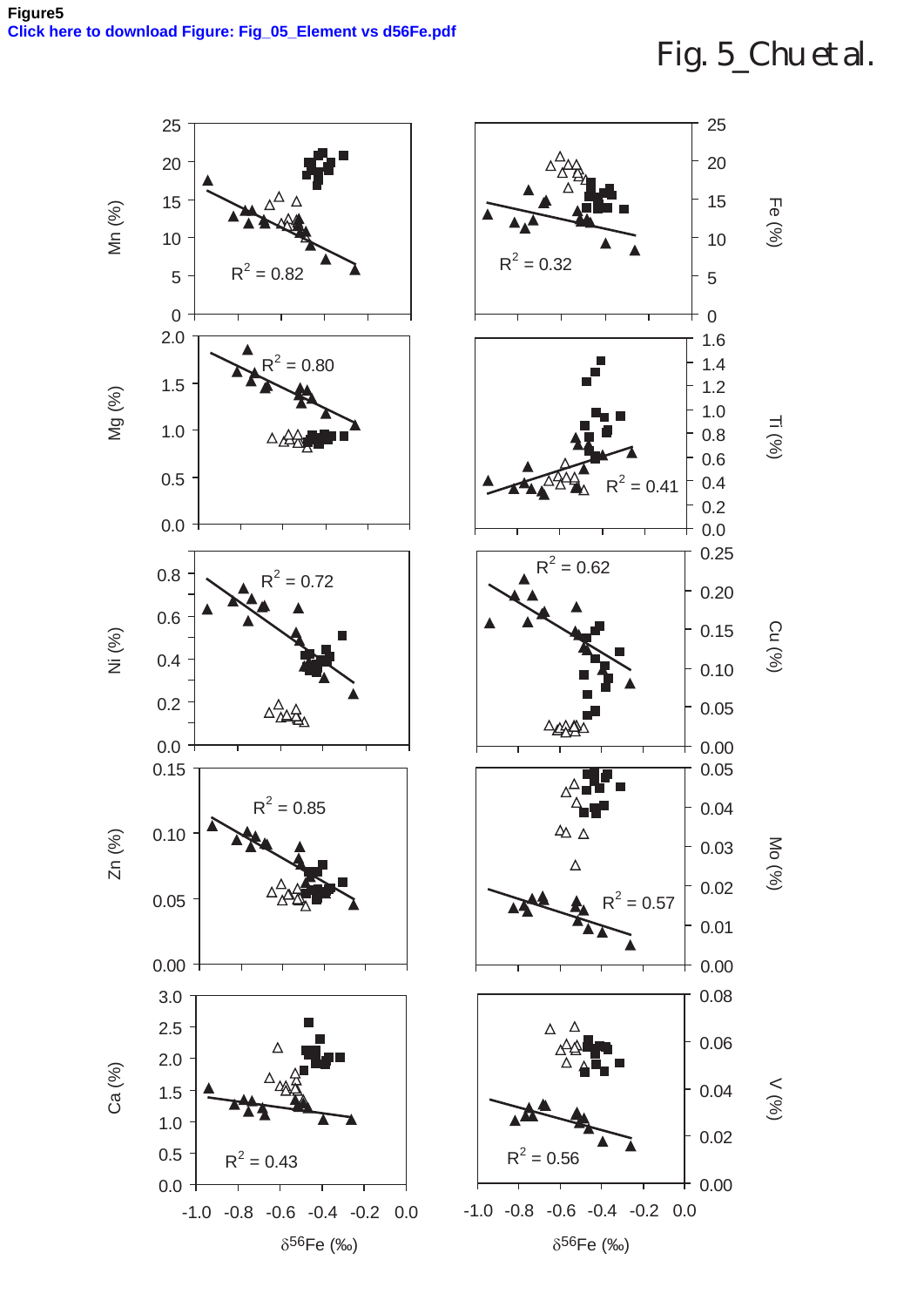**revised Figure6 [Click here to download Figure: Fig\\_06\\_EPMA vs d56Fe.pd](http://ees.elsevier.com/epsl/download.aspx?id=31277&guid=60d87993-6e51-4f7a-b8b2-1bc949b41968&scheme=1)f**

# Fig. 6\_Chu et al.



Age (Ma)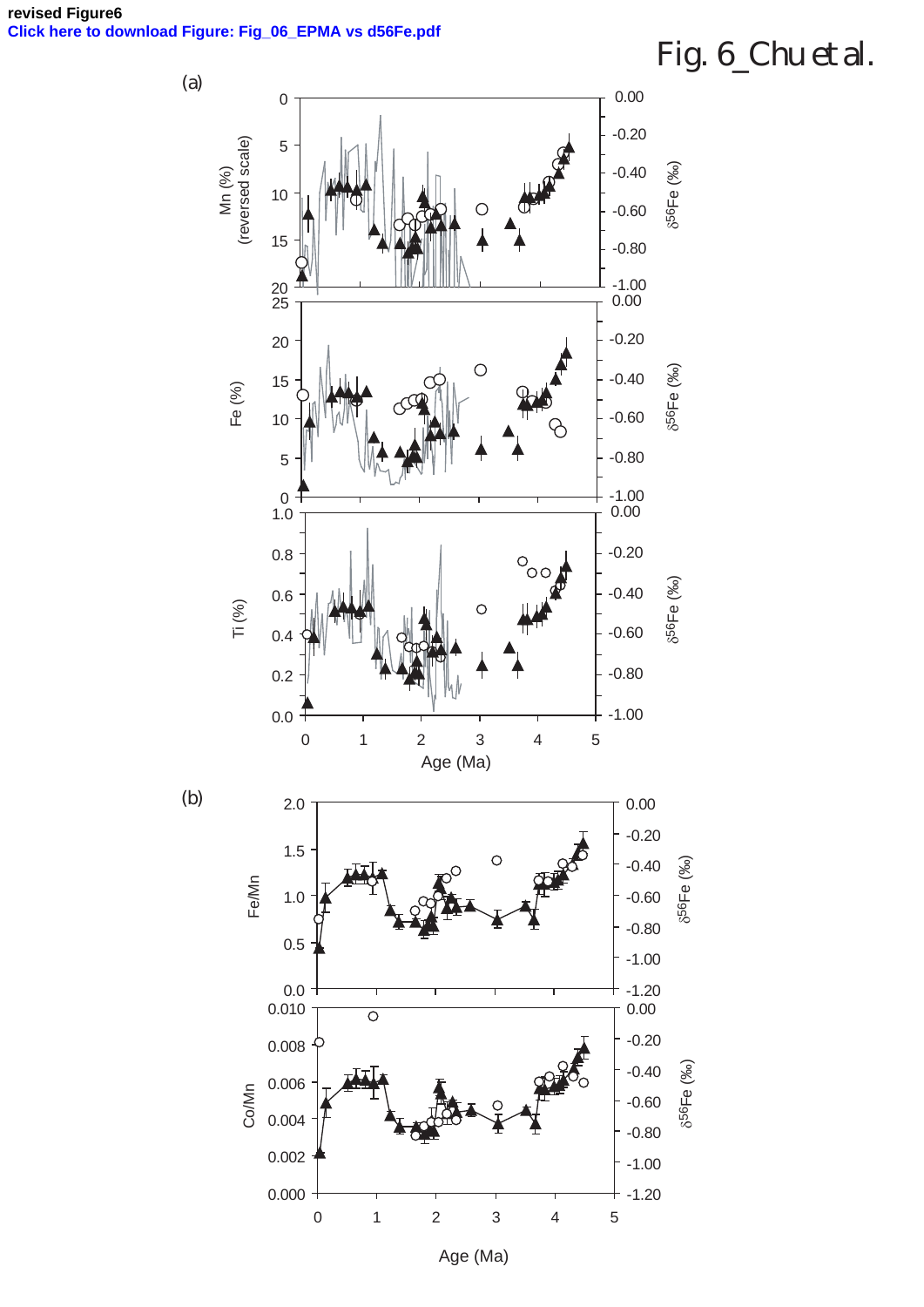# Fig. 7\_Chu et al.